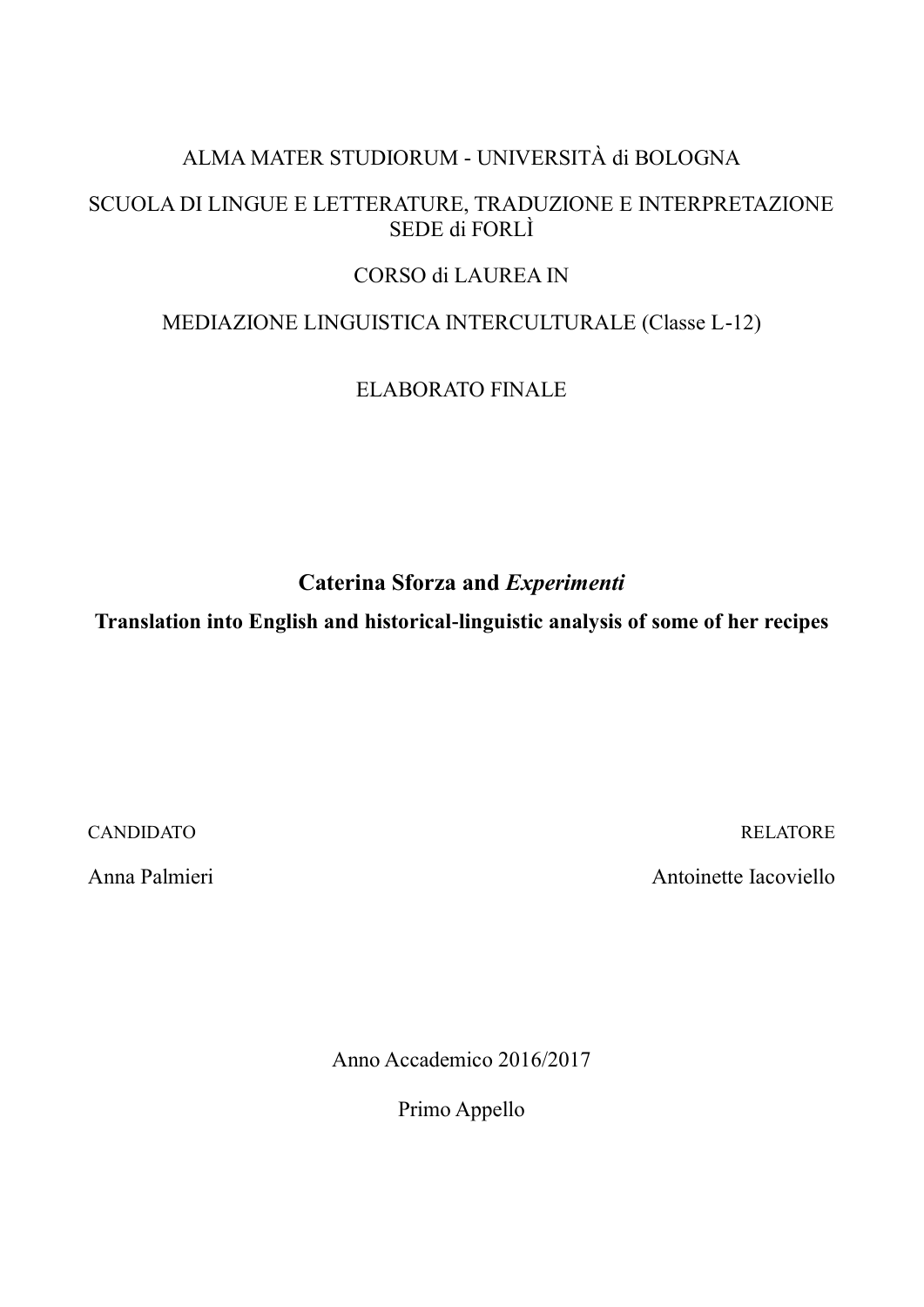# **Table of Contents**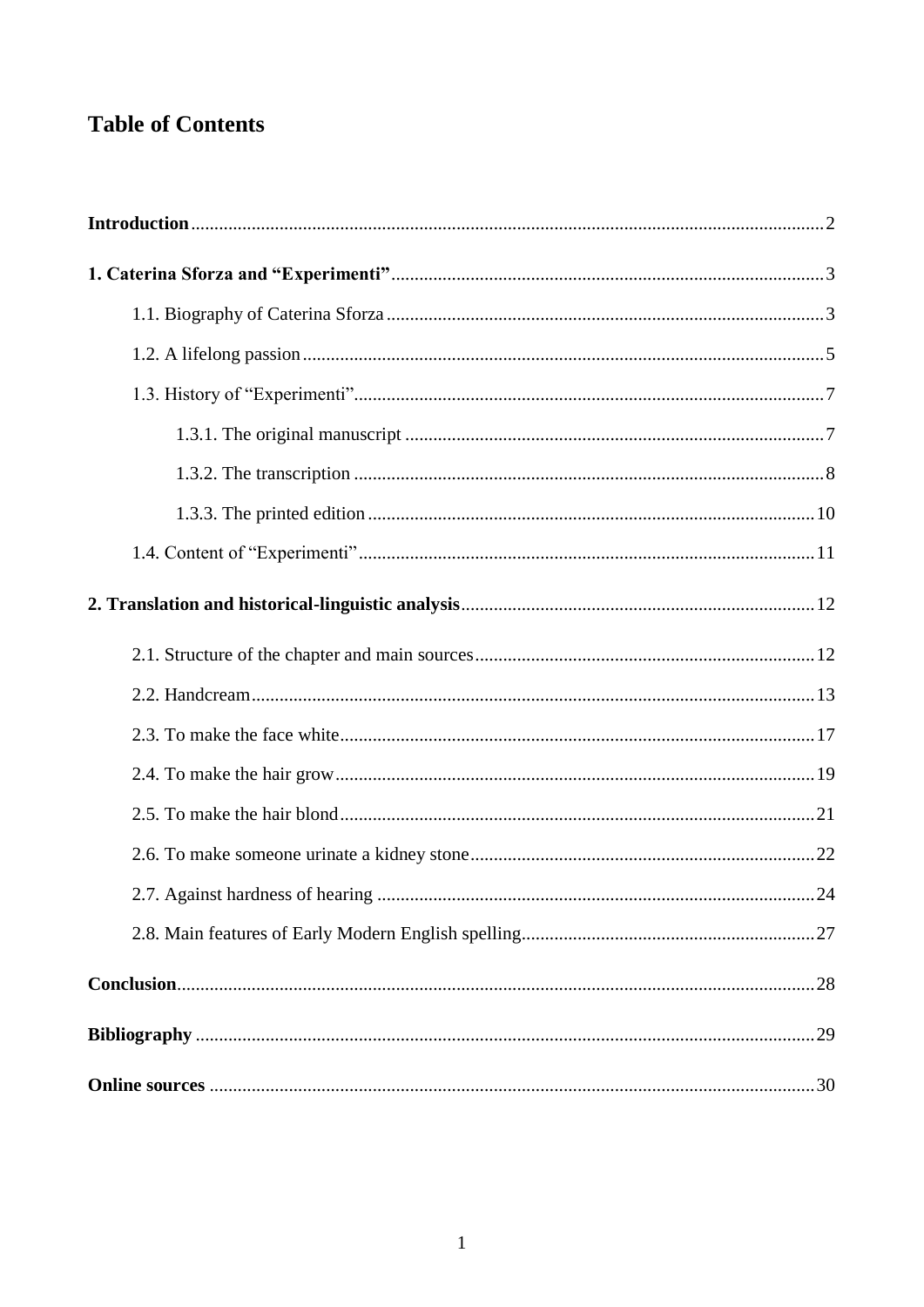# <span id="page-2-0"></span>**Introduction**

When I first heard about the 15<sup>th</sup> century collection of beauty and medical remedies "Experimenti", I was instantly drawn to finding out more about it: I have always been fascinated by make-up, skincare, haircare and other remedies from past times.

Little did I know that the author of this collection was Caterina Sforza, Countess of Forlì from 1480 to 1500. She was an intrepid and shrewd ruler, a mother, a lover, a woman with an eager interest in every field of knowledge, especially in science and experiments. Throughout her whole life, she devoted herself to experimenting and collecting hundreds of alchemical, cosmetic and medical recipes in a manuscript today known as "Experimenti".

Upon finding out that her life and the birth of her collection were so deeply intertwined with the town I have lived and studied in for the past three years, I decided to conclude this course of study with a thesis on this subject.

The paper will include two chapters: in the first one, a biography of Caterina Sforza will be presented, together with a paragraph dedicated to her passion for botany and chemistry, which represent the foundation for her collection of recipes. Then, the reader will find a narration of the many changes of ownership and adventurous vicissitudes her manuscript experienced, thanks to which it is today possible to access Caterina's remedies.

The second chapter will contain the translation into present-day English of six recipes found in "Experimenti". Each translation will be followed by the historical-linguistic analysis of some key words extracted from the original recipes: the analysis will base on the comparison between their Renaissance Italian translation and their current English meaning and spelling. An essential tool for this will be John Florio's dictionary, first published in 1598 and considered the first extensive Italian-English dictionary.

The aim of this work is not only to make Caterina's experiments accessible to an English public, but also to explore the development of the English language on different levels: firstly, its evolution in time, from Early Modern English to today's English. Secondly, its evolution in space, taking into consideration its immense spread all over the world through colonization (which, at the time Caterina Sforza and John Florio were alive, had only just begun), and the consequent many varieties of English existing now. Thirdly, its evolution with regard to the Italian language and culture, from the Renaissance, an era when Italian played "a prominent international role, especially in the arts and sciences" (Haller, 2013: I), to today's status of English as lingua franca across the world.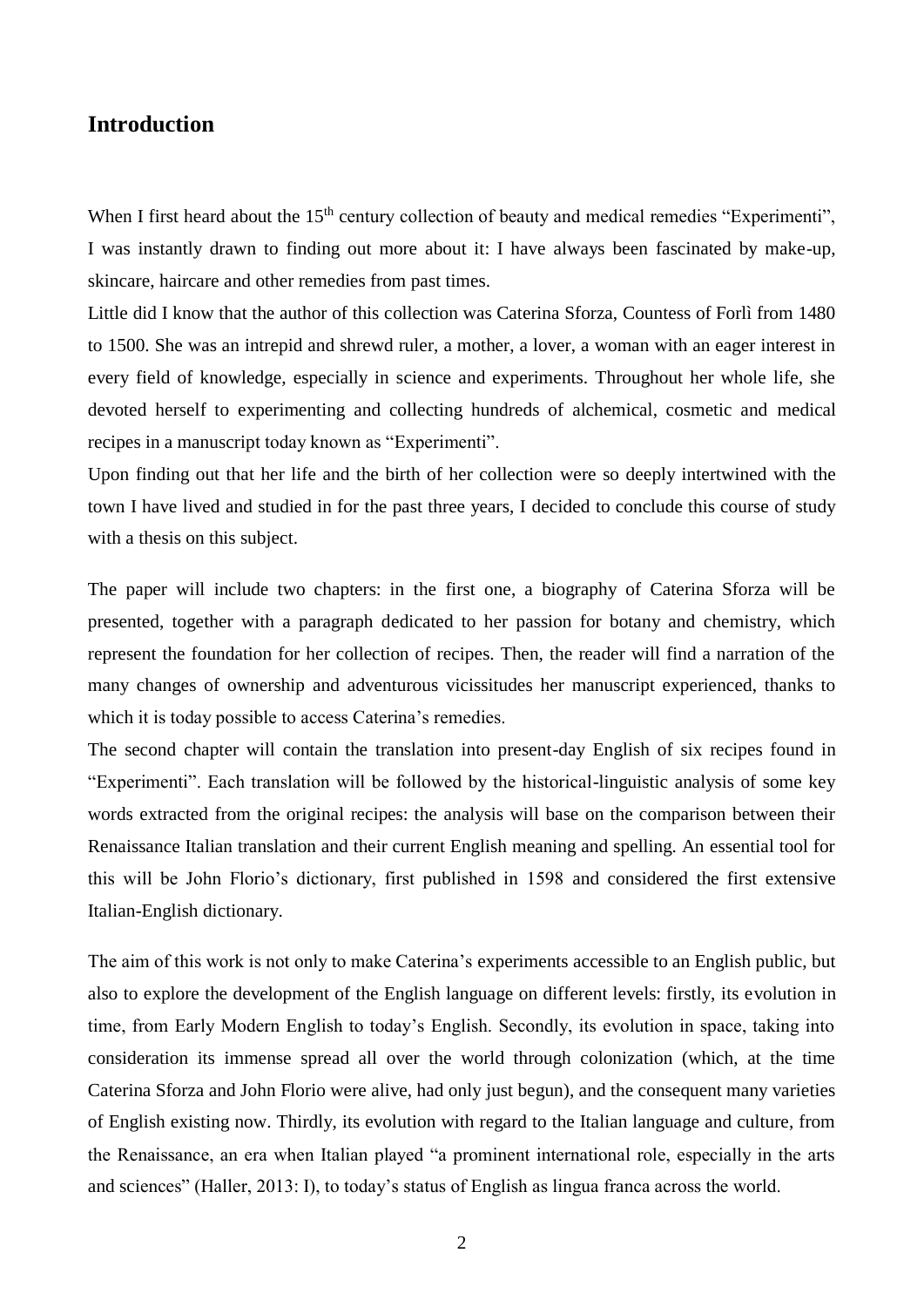### <span id="page-3-0"></span>**1. Caterina Sforza and "Experimenti"**

#### <span id="page-3-1"></span>1.1. Biography of Caterina Sforza

1

Although there is no sufficient evidence on Caterina Sforza's date and place of birth, it is supposed that she was born in 1463 in Milan. Her father Galeazzo Maria Sforza, Duke of Milan, was the grandson of Giacomo Attendolo, a mercenary from a village near Ravenna, Cotignola, who was later nicknamed "Sforza" from the Italian adjective "forte", which means "strong". Attendolo was therefore the founder of the Sforza dynasty. The Sforza were a noble family of proud and able condottieri<sup>1</sup>, and throughout her life Caterina proved to be worthy of her ancestors' courage, distinguishing herself for her eager braveness in defending her possessions.

Caterina's mother, Lucrezia Landriani, was Galeazzo Maria's mistress, with whom he had three more children. When Galeazzo Maria's father died in 1466 and he became Duke, he decided that also his illegitimate children would be raised at court, under the supervision of his mother, Bianca Maria Visconti. Galeazzo Maria's second wife, Bona of Savoy, adopted all of his children, lovingly treating them as her own. To Caterina, Bona "was not a stepmother, but a real mother full of love and attention" (Brogi, 1996: 26; my translation).

Caterina was educated at court, where she acquired knowledge on Latin and classics, but also on the use of arms, governmental and political skills, and hunting.

At the age of 10, Caterina was betrothed to Girolamo Riario, Pope Sixtus IV's nephew. They married in 1473, and young Caterina became Lady of Imola, a fief her husband received from the Pope. The couple spent the following years in Rome, in the Vatican court. Even though she was just a teenager, Caterina quickly became part of the Roman upper class, respected and admired by everyone, partially owing to her sociable personality, and partially to her beauty. She was also extremely interested in her husband's involvement in politics.

In 1480, Girolamo and Caterina acquired the fief of Forlì as well. When the Pope died in 1984, a dark cloud descended over Caterina and Girolamo's lives, which had been so far protected by Girolamo's powerful uncle. Upon Sixtus IV's death, Rome fell prey to anarchy and disorder, with the late Pope's supporters being violently attacked. Caterina, who at the time was eight months pregnant with her fourth child, did not hesitate to occupy the Vatican fortress of Castel Sant'Angelo

<sup>&</sup>lt;sup>1</sup> Condottiere: the leader of a troop of mercenaries. The name arose in Italy, but the system prevailed largely over Europe from the 14th to the 16th c. (OED Online, March 2017: "condottiere, n.").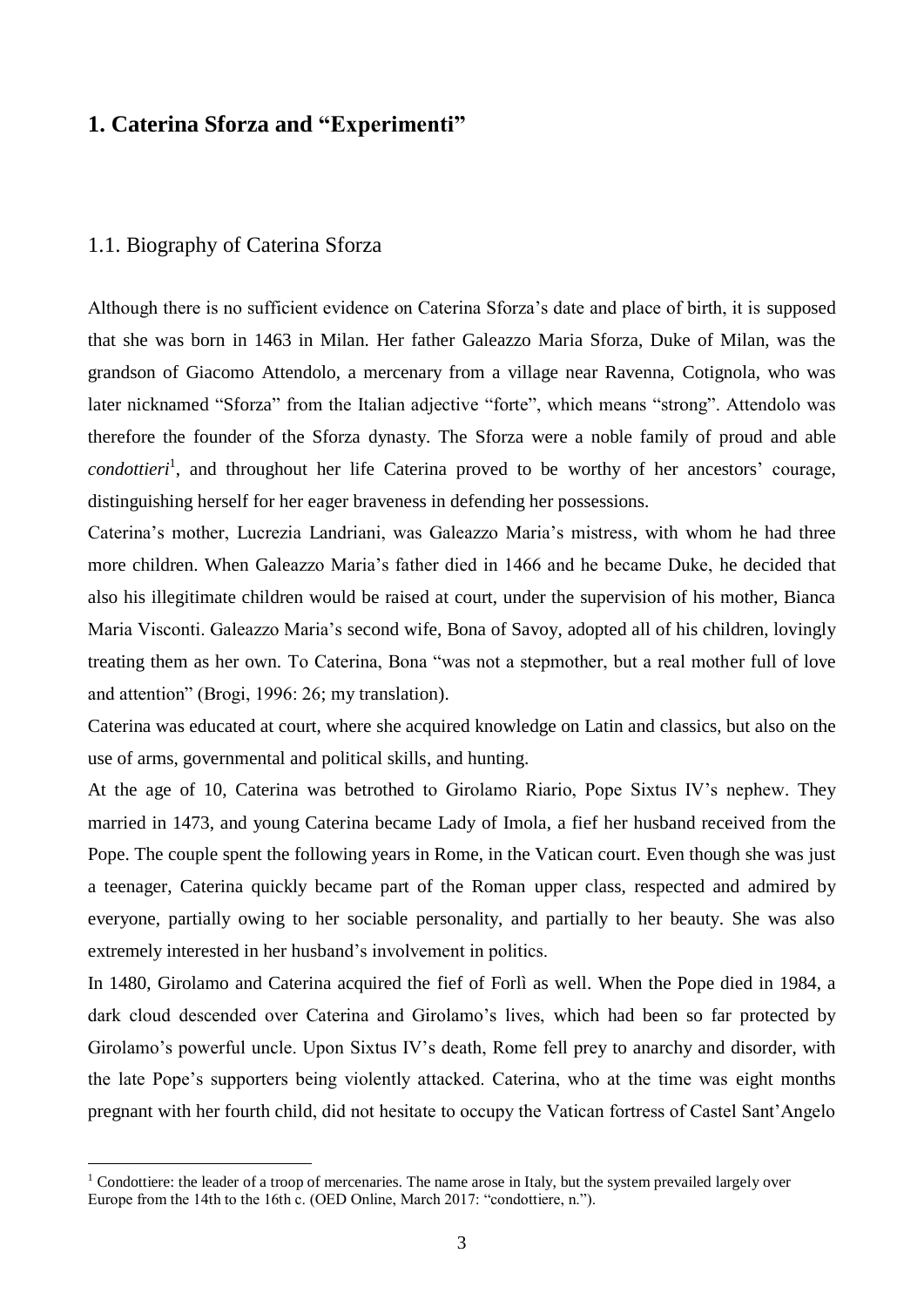to protect it from the plunderers. Caterina was determined to defend the fortress until the election of the new Pope, but after two months of resistance she had to surrender: her husband had agreed to leave Rome in exchange for money. Caterina followed him to Forlì, where Girolamo was soon forced to increase taxes, which resulted in growing popular discontent. The local noble Orsi family organized a conspiracy against him, with the aim of gaining control over the city. In 1488, Girolamo was in fact killed, while Caterina and her children were made prisoners. Caterina managed to escape leaving her children as hostages, but determined to defeat her enemies, which she finally succeeded in.

Caterina's firstborn child Ottaviano became Lord of the city, but due to him being just nine years old, his mother took on the role as regent. She undauntedly decided to avenge the murder of her husband by imprisoning everyone who had contributed to hatching or carrying out the conspiracy. Their houses were destroyed and their belongings given away to the poor of Forlì. In spite of this violent action, Caterina proved to be a skilful and wise ruler, wholeheartedly involved in the city government. She personally took care of training her soldiers, abolished taxes and negotiated profitable marriages for her children in order to strengthen her power.

In 1488, Caterina married Giacomo Feo, a loyal servant of her late husband she had fallen in love with. She however decided to keep the marriage secret since she was afraid of losing custody of her children and the regency of Imola and Forlì. Their relationship was nevertheless public, and many feared that Caterina might pass the regency and lordship on to her lover, thus depriving her son Ottaviano of his future power. Because of that, several plots were organized against both Giacomo and Caterina, who managed to uncover them and promptly imprisoned or put to death those who were involved. One of the conspiracies was however successful, and Giacomo was murdered in 1495. Once again, a furious Caterina vindictively took action against the conspirators by torturing and executing not only the plotters, but also their wives, lovers and children.

Two years later, Giovanni de' Medici known as "il Popolano" 2 became Caterina's third husband. In 1498 they had a son, Ludovico, later known as Giovanni dalle Bande Nere<sup>3</sup>.

<u>.</u>

<sup>&</sup>lt;sup>2</sup> Giovanni de' Medici and his brother Lorenzo nicknamed themselves "Popolani", which means "of the people", to underline their distance from the main branch of the Medici family, led by Lorenzo the Magnificent. Under his rule, Florence flourished, but part of the population disliked him, and saw him as tyrannical. Giovanni il Popolano and his brother were against Lorenzo the Magnificent and his son Piero, being in favour of a more democratic ruling. (Dizionario Biografico Treccani Online, 2009: "Medici, Lorenzo de' (Lorenzo il Popolano)", "Medici, Lorenzo de' (Lorenzo il Magnifico)"; Enciclopedia Treccani Online, 2017: "Medici, Giovanni de', detto il Popolano")

<sup>&</sup>lt;sup>3</sup> Born in April 1498, he was christened Ludovico, but after the sudden death of his father in September of the same year, Caterina decided to change his name to Giovanni, in honour of her late husband. He became a soldier of fortune, and "Bande Nere" (Black Bands) was the name of his infantry troops. According to some, the name comes from the black bands Giovanni's soldiers started to wear across their shoulders to mourn his death (1526), while others think that the bands were worn to mourn Pope Leo X's death (1521), who came from the Medici family like Giovanni. (Dizionario Biografico Treccani Online, 2009: "Medici, Giovanni de' (Giovanni dalle Bande Nere)").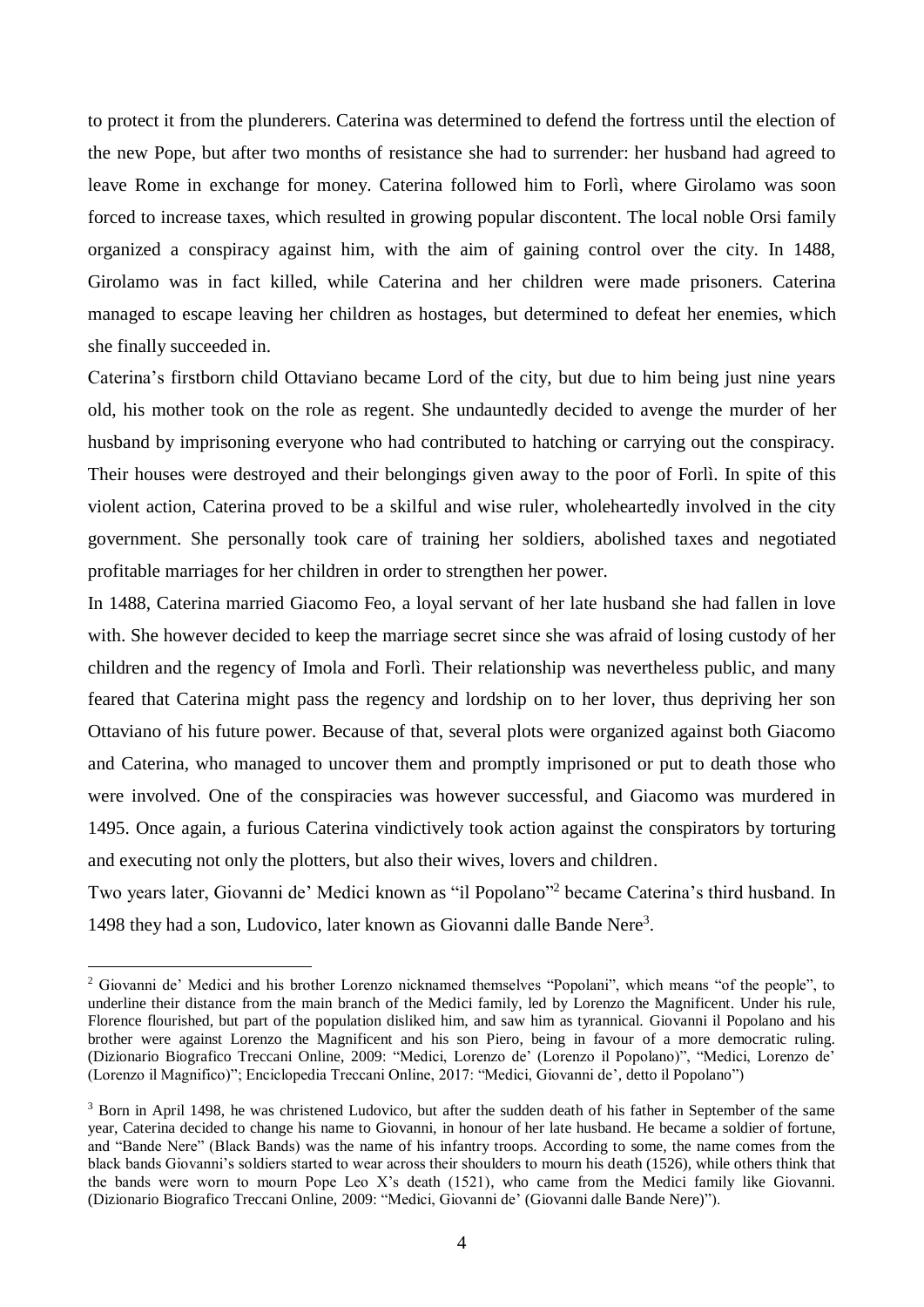Some months later, Caterina's husband passed away, but she did not have much time to mourn his death: the Republic of Venice was threatening her dominions. Its intention was to reach Tuscany marching through Imola and Forlì, in order to assist Pisa in a war against Florence. Caterina had been personally training her army, together with which she managed to face and defeat the Venetian militia. From this heroic manoeuvre, she earned the moniker "La Tigre", "The Tigress". There was however little time for celebration: a new enemy was approaching. In fact, Pope Alexander IV, who had been elected in 1492, issued a Bull in 1499 to deprive all Vatican feudal lords of their fiefdoms, including Caterina, because he wanted his illegitimate son Cesare Borgia to conquer and rule over the whole Romagna region. Caterina was left alone to defend her territories, so she bravely began to prepare herself and her soldiers for the imminent attack. Cesare Borgia reached Imola in November 1499, and the population soon surrendered to him. Caterina, who was in Forlì, asked the inhabitants if they would rather give up too or fight and withstand the siege. Since they did not seem as committed as she was to defending the city, she decided to leave the population to its fate and fight alone to protect Forlì's fortress of Ravaldino. In December, Cesare Borgia attacked Forlì. Caterina's army and Caterina herself fought tenaciously for a month, until the Tigress was taken prisoner in January 1500. She remained imprisoned under Pope Alexander IV in Castel Sant'Angelo, the same castle she had protected at the time of Pope Sixtus IV's death. In June 1501 she was released and obliged to formally renounce her fiefs of Imola and Forlì. She later moved to Florence, where her children were being taken care of. When Alexander IV died in 1503, she staunchly engaged herself in trying to take back her previous dominions. The new Pope Julius II was in favour of her request, but the people of Imola and Forlì would not accept Caterina's return as their governor, so she gave up trying to restore her power. She spent her last years in Florence, and died of pneumonia on 28 May 1509.

Caterina is considered the progenitrix of the Medici granducal dynasty, since Giovanni dalle Bande Nere's son Cosimo I de' Medici became the first Grand Duke of Tuscany.

### <span id="page-5-0"></span>1.2. A lifelong passion

Caterina is described as extremely clever and curious since her early years (Brogi, 1996: 25). Her thirst for knowledge gravitated mainly towards alchemy, medicine and cosmetics, which are the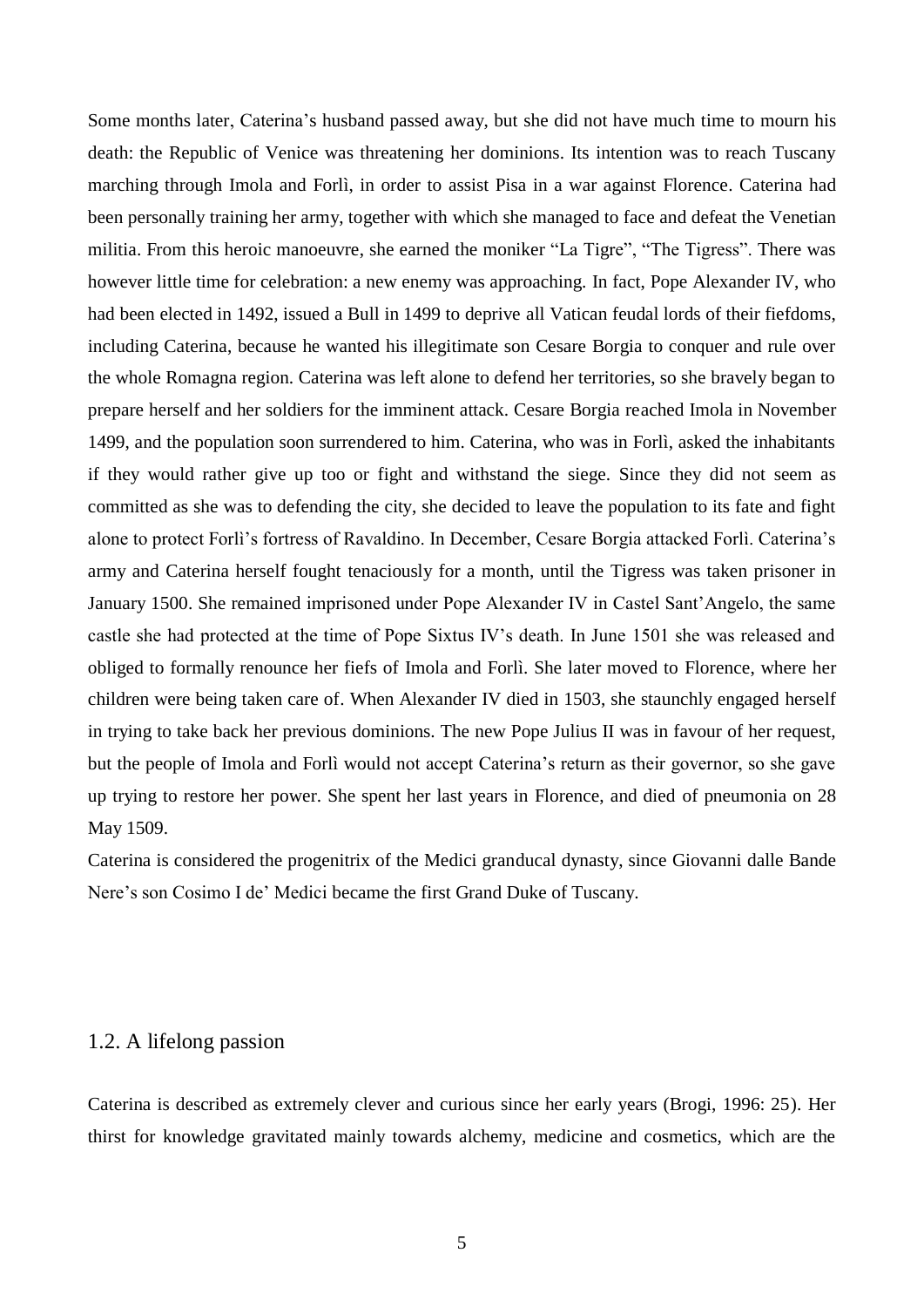three fields that serve as leading thread for the recipes in "Experimenti"<sup>4</sup>. She cultivated this keen interest in scientific experiments throughout her whole life: her fascination with botany emerged when she was just a child. Her stepmother Bona of Savoy's apothecary Cristoforo de Brugora kept a medicinal garden at the Sforza court. It is likely that thanks to this, Caterina was first introduced to the world of medicinal plants she would later explore more in depth in her manuscript (Ray, 2012: 18). Another chance for her to come into contact with the world of botanic and herbal remedies might have been provided by the legacy left by her great-great grandfather: at the court of Gian Galeazzo Visconti, Duke of Milan between 1395 and 1402, one of the most accurate and valuable herbals of the Middle Ages was created. Known as "Historia Plantarum" ("History of Plants"), it thoroughly described the medicinal and therapeutic properties of plants, roots and minerals, offering a detailed overview of the pharmacological knowledge of the late Middle Ages. It is likely that Caterina knew of this botanical manuscript, and probably drew inspiration from it (Pasolini, 1894: XXVII).

When she moved to Forlì with her husband in 1484, she did not abandon her interest for experimenting. In fact, she had medicinal gardens designed in Forlì and Imola where she could cultivate the ingredients she needed to create cosmetics and medicines. One of these gardens was within the walls of the fortress of Ravaldino, next to her palace. The latter hosted a laboratory where she could carry out her experiments and test her recipes; furthermore, a large park where she could grow fruit trees was established along the outer border of the fortress (Ray, 2012: 19).

Caterina's trusted apothecary Lodovico Albertini, who never failed to provide her with all the ingredients she requested for her creations, was based in Forlì. Even after losing the fief of Imola and Forlì, she kept referring to Albertini as her supplier, asking him to send her whichever material she was in need of. Their professional relationship was one of mutual trust and respect until the very end, as attested by the many letters they exchanged. Proof of such strong and deep relationship is the fact that when Caterina died she left behind a considerable debt to him: "[T]he illustrious Lady bless her memory - owed me 587 florins, and more, for materials I provided her with in Forlì, as my account books clearly show." (ibid.:  $27$ )<sup>5</sup>

Caterina was in constant pursuit of new ingredients to experiment with, was in touch with alchemists and kept correspondence with several convents, since over the course of the  $15<sup>th</sup>$  century,

<u>.</u>

<sup>4</sup> See paragraphs 1.3. and 1.4.

<sup>5</sup> The original text reads: "[…] mi essere vero creditore dela prefata bona memoria di Madonna mia illustrissima de fiorini 587 et ultra in magiore somma per resto de robbe date a prefate sua llustrissima Signoria in Forlì como appare uno clarissimo conto per li mei libri." (ibid.: 177)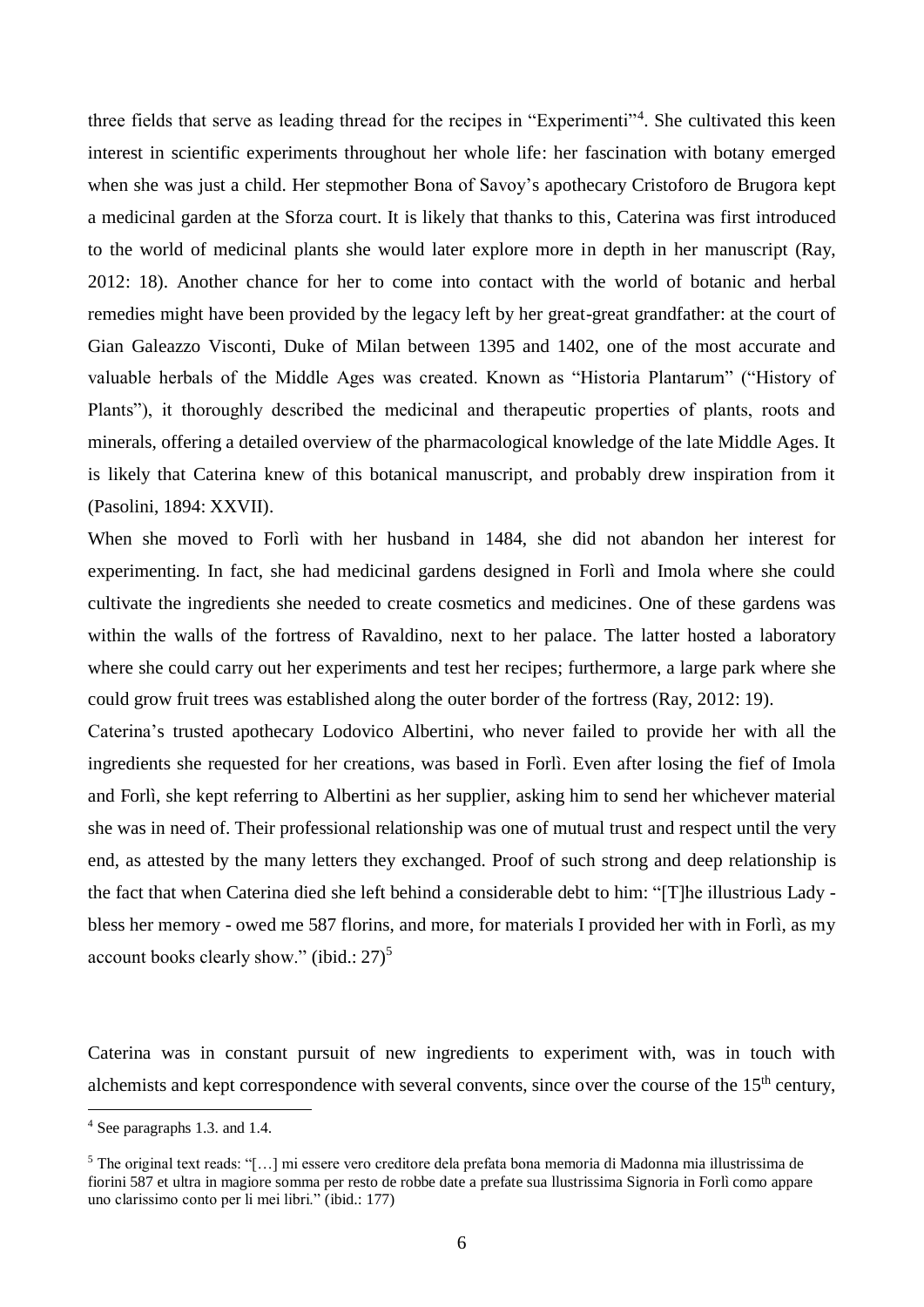herbal medicine had begun to blossom in convents and monasteries. Caterina developed connections with nuns, and in particular relied on the support of the Dominican convent of Annalena and the Benedectine convent of Le Murate, both in Florence, with which she exchanged recipes, advice on scientific matters and gifts of flowers and fruits. Caterina felt so close and thankful to the convent of Le Murate that she made the wish of being buried in the convent church. Her intense passion for experimenting was not even dimmed by the most troublesome period of her years as regent: as she was preparing to withstand the siege by Cesare Borgia, she dedicated time to her alchemical experiments. Only a few weeks before her enemy's arrival she wrote to her confessor asking to send alchemical equipment and a series of ingredients, some of which capable of causing seizures and death. It is therefore possible to think that

Caterina's request to her confessor certainly raises the prospect that she was entertaining some creative solutions to her dire political situation, […] integrat[ing] her political significance with her involvement in scientific culture. […] Pharmaceutical and alchemical methods were sometimes employed in political contexts. (ibid.: 42)

Caterina's enthusiasm for experimenting outlived her 46 years of life. Not only is she the progenitrix of the Medici dynasty of grand dukes, but also the progenitrix of its profound engagement with scientific experiments, which characterized the noble Medici family in the following decades. Her grandson Cosimo I de' Medici built several private laboratories and a foundry in his residence of Palazzo Vecchio, together with establishing the first public botanical garden of Europe in Pisa (1544) and one year later in Florence; Cosimo I's son, Francesco, and grandson, Antonio, equally dedicated themselves to alchemy and medicine, and the latter even exchanged correspondence with Galileo Galilei.

### <span id="page-7-0"></span>1.3. History of "Experimenti"

### <span id="page-7-1"></span>1.3.1. The original manuscript

In accordance with her will, after her death Caterina's manuscript was passed down to her and Giovanni de' Medici il Popolano's son, Giovanni dalle Bande Nere (1498-1526). It was then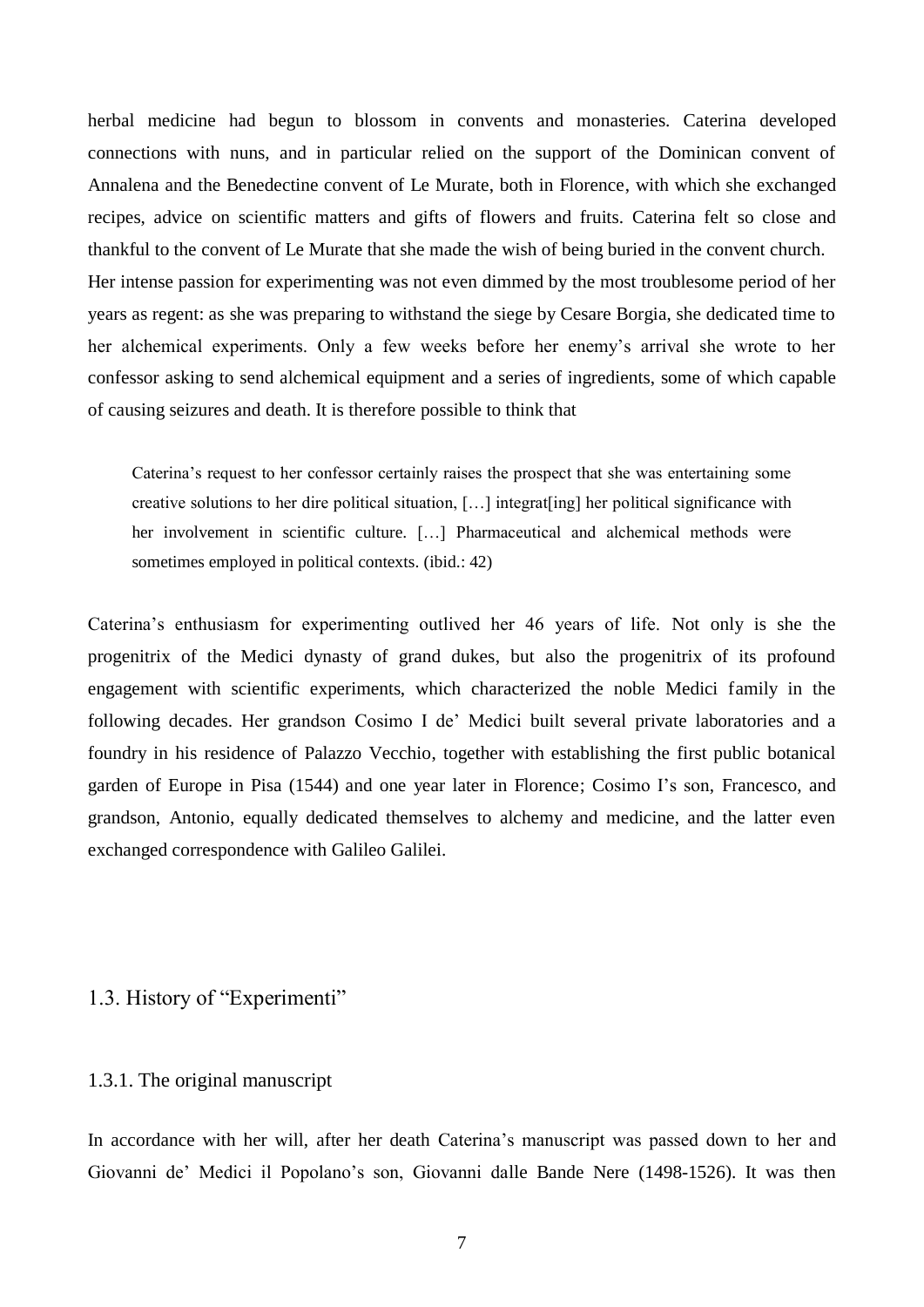inherited by Cosimo I and handed down from one generation to the next within the Medici family, evidence of which is the fact that some alchemical recipes attributed to Grand Dukes of Tuscany are actually already included in Caterina Sforza's collection of experiments. After some generations, however, all traces of the manuscript went lost, until the 19<sup>th</sup> century: Pier Desiderio Pasolini, a 19<sup>th</sup>-century historian from Ravenna who wrote extensively on Caterina, states that his friend and senator Marco Tabarrini (1818-1898) told him that

...searching through the manuscripts owned by Bigazzi<sup>6</sup> in Florence [...] he found one with the title "A FAR BELLA" ("TO MAKE BEAUTIFUL"). It was a book of cosmetics and medicine recipes. [...] The book was *in sexto-decimo*<sup>7</sup>; it was thick; the binding was undone; [...]. The manuscript could be dated back to the end of the fifteenth century. [...] [W]ithout any doubt, it had been written by the same hand, from the first page to the last, but it was noticeable that it had been written throughout several years and with many different inks [...]. And on the first page it was possible to read the name of Caterina Sforza, written with energy. (Pasolini, 1894: 17; my translation)

"A far bella" was then bought by the bookseller and publisher Casimiro Bocca (1832-1883), who sold it to an unknown buyer. To this day, the original manuscript by Caterina Sforza is still missing. Luckily, a copy of it was made just some years after Caterina's death.

### <span id="page-8-0"></span>1.3.2. The transcription

<u>.</u>

When Caterina died in 1509, her manuscript was bequeathed to her son from her Medici marriage, Giovanni dalle Bande Nere (1498-1526). Giovanni was a soldier of fortune, and one of the men who served under him was the colonel Lucantonio Cuppano (died 1560). Towards 1525, Cuppano copied the recipes from Caterina's manuscript in a book entitled "Expimeti d la ex.<sup>ma</sup> S<sup>r</sup> Caterina da furlj Matr d lo inllux<sup>mo</sup> s Giouani d medici" (ibid.: 11), better known as "Experimenti de la ex.<sup>ma</sup> S<sup>r</sup> Caterina da furlj Matre de lo inllux<sup>mo</sup> Signor Giouanni de Medici" (Pasolini, 1894), which translates

<sup>6</sup> Pietro Bigazzi (1800-1870) was a book collector from Florence

 $^7$  A size of paper produced by folding a printing sheet four times to form sixteen leaves; a page of this size, or a book composed of such pages (OED Online, March 2017: "sexto-decimo, n.").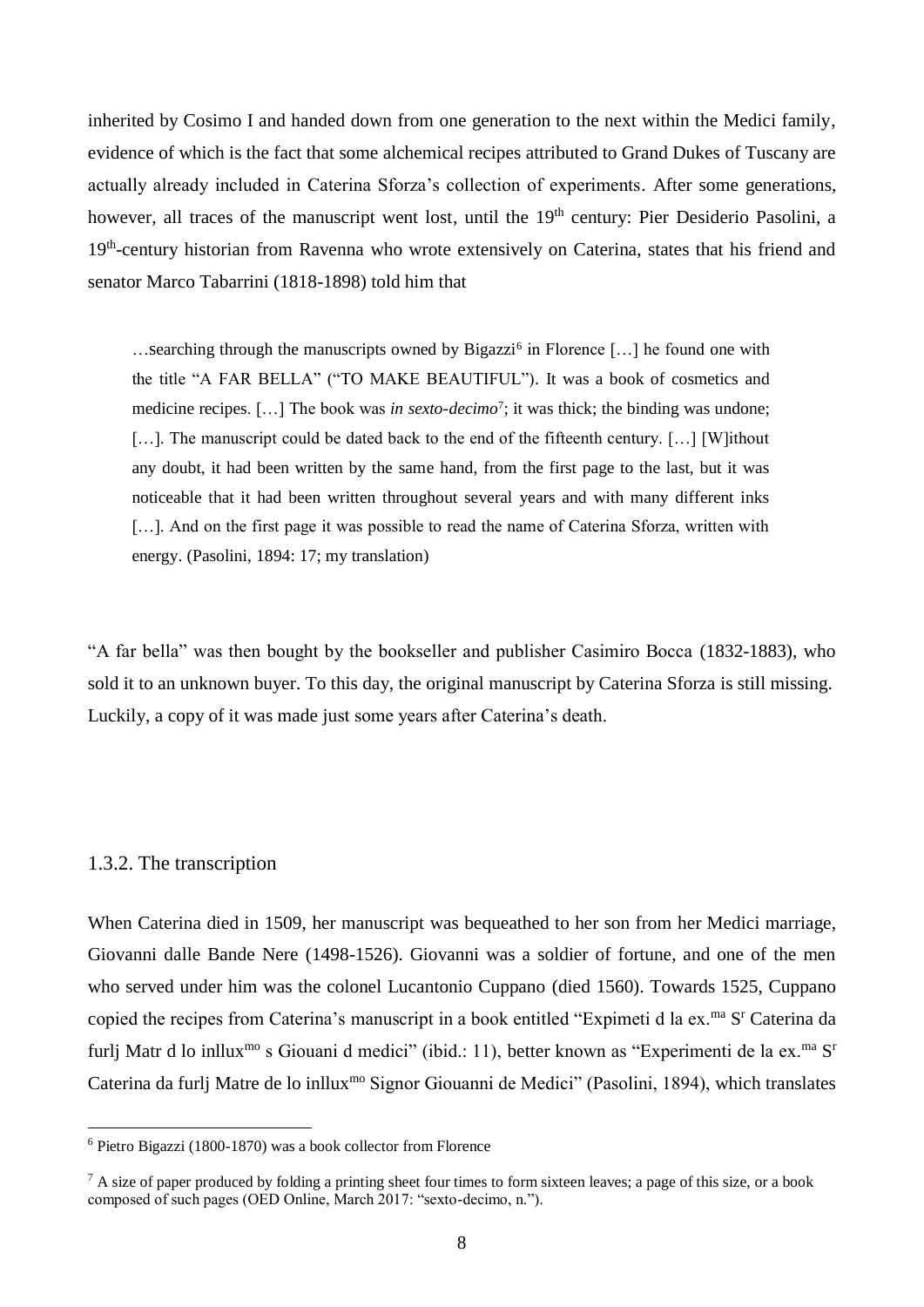to "Experiments of the most excellent Lady Caterina of Forlì mother of the most illustrious lord Giovanni de' Medici". Whenever Caterina's collection of recipes is mentioned as "Experimenti", reference is therefore actually made to the title given to Cuppano's transcription of the now lost original. This does not however call into question that the remedies contained in "Experimenti" were originally written by Caterina: many of her letters prove that during her lifetime she often shared her own recipes, which can be found in "Experimenti", with alchemists and nobles. Furthermore, Cuppano emphasizes several times that he is not the author of the content of the book, but simply the copyist. He does so in the preface:

"In the name of God, in this book you will find some experiments taken from the original by the most illustrious madonna Caterina of Forlì, mother of the most illustrious signor Giovanni de Medici my lord and patron; and since the original was written in said madonna's own hand … I will not mind the fatigue I undergo in copying them."

(Ray, 2012: 23)<sup>8</sup>

Cuppano takes particular care to stress Caterina Sforza's authorship of the remedies by even sometimes adding comments to the instructions for an experiment, such as "[…], as madame of furli used to do" (Pasolini,  $1894:20$ )<sup>9</sup>.

In the preface, the copyist gives further credit to Caterina as author by declaring that he has tested many of the recipes and found them successful, and that he is certain that the ones he has not tried cannot but be just as reliable, "seeing that so great a woman has recorded them" (Trollope, 1859: 264). By transcribing Caterina's experiments, he wishes to avert that such precious remedies remain secret and might go lost.

Lucantonio Cuppano's copy is a 554-page volume, and the format is *octavo*<sup>10</sup>. On the first page, he provides a key to decode some encrypted passages in the book, although it is not certain whether Cuppano came up with the code himself to keep some of the recipes secret or if, more possibly, Caterina's original manuscript already included coded passages. Below the key, Cuppano adds his first name both coded and deciphered to show the reader how to use it (each vowel is replaced with

<u>.</u>

<sup>8</sup> The original text reads: "In nome de Dio in questo libro senoteranno alcuni experimenti Cauati da lo originale de la illux.ma madonna Caterina da furli Matre de lo jllux.mo S.re joanni de medici mio S.re et patrone et per essere lo original scripto de man propria de dicta madonna … non me curaro durare fatiga arescriuerli" (Pasolini, 1894: 19)

<sup>&</sup>lt;sup>9</sup> The original text reads: "[...], como usava madama da furli"

 $10$  A size of page traditionally produced by folding a standard printing sheet three times to form a section of eight leaves; (also) a book with pages of this size (OED Online, March 2017: "octavo, n. and adj.").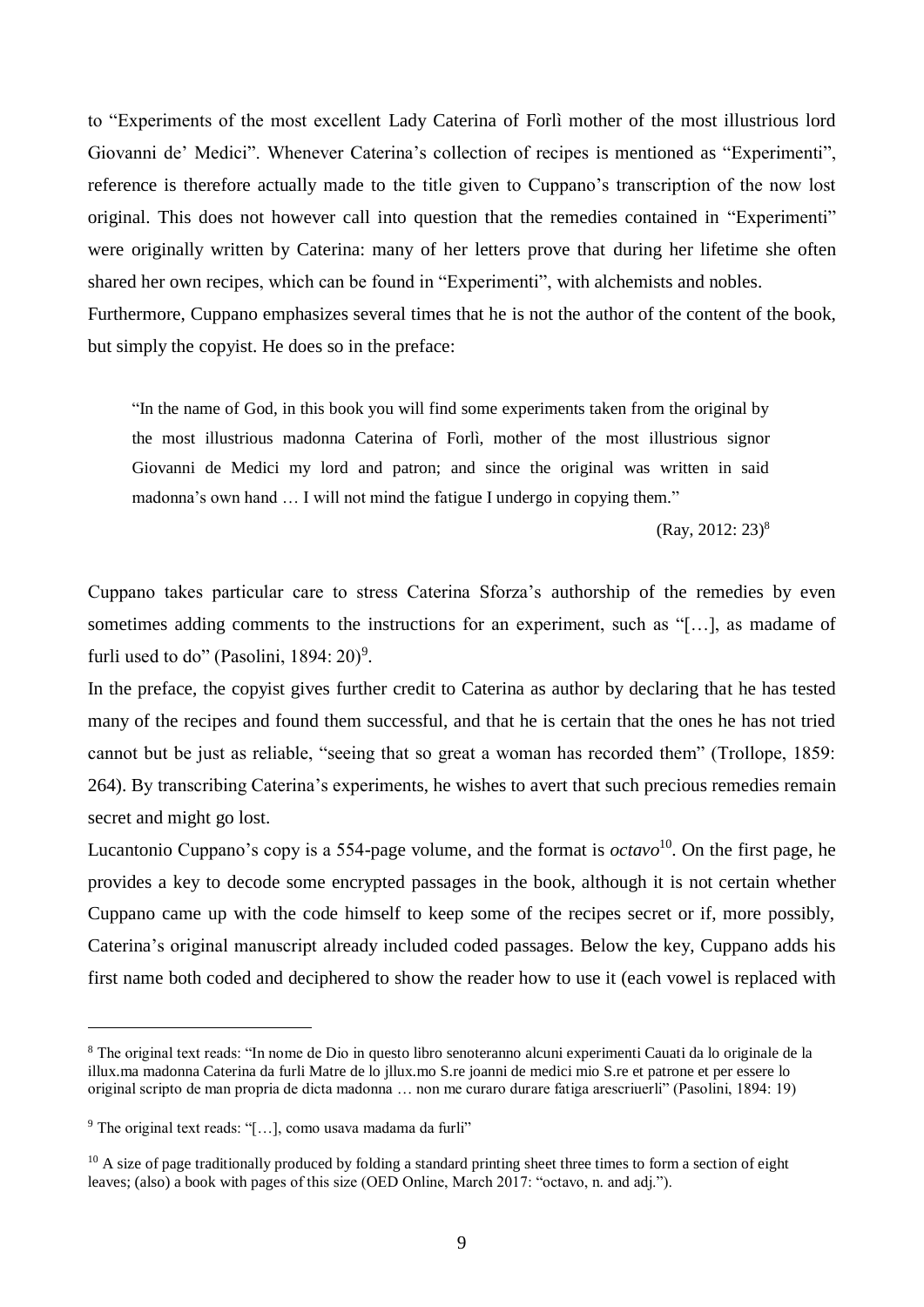a consonant: A with B, E with F, I with H, O with P and U/V with X). This makes think that coded passages were part of "A far bella", but not the key to encode them, given by Cuppano to facilitate reading. In fact, it has to be kept in mind that by copying the original, he intended to make Caterina's recipes more accessible and known. His wish of spreading Caterina's knowledge and if possible extending it, is repeated at page 4, where he adds a note that reads:

"I will leave space in this volume so that if anyone should acquire additional knowledge, they may deign to communicate it [because it is] a mortal sin to keep such treasure hidden."<sup>11</sup> (Ray, 2012: 24)

On top of the second page, a note gives indication on one of his successive owners: "Ex lib Io Bap Mannajoni" (Pasolini, 1894: 19), which stands for "From the books of Giovan Battista Mannajoni", a 17<sup>th</sup>-century physician and member of the Società Botanica Fiorentina (Botanical Society of Florence). It was later bought by Pietro Bigazzi, the same book collector who was also in possession of what is thought to be the original manuscript "A far bella". Cuppano's transcription "Experimenti" was then owned by the publisher Casimiro Bocca, the antiquarian bookseller Dario Giuseppe Rossi, the French collectioner Henri Le Lieure and, finally, by the historian Pier Desiderio Pasolini. Today, the manuscript "Experimenti" is preserved in a private collection.

#### <span id="page-10-0"></span>1.3.3. The printed edition

1

Pier Desiderio Pasolini (1844-1920) was a count and historian from Ravenna who shared some common ancestors with Caterina Sforza (her great grandfather Giacomo Attendolo came from Cotignola, near Ravenna). In the late 1800s, this kinship aroused a certain curiosity in Pasolini, who spent more than five years collecting documents about and by Caterina, "Experimenti" included. After purchasing Cuppano's manuscript in October 1887, in 1888 Pasolini commissioned its transcription to Romolo Brigiuti, a paleographer specialized in ancient books on medicine and science. Brigiuti meticulously transcribed "Experimenti", "scrupulously respecting the mistakes in

 $<sup>11</sup>$  The original text reads: "lassaro inquesto uolume lo spatio a causa si mai persona ariuasse aquesta cognitione si degni</sup> comunicarlo perche e mortale peccato Tenere ascoso tanto tesoro" (Pasolini, 1894: 20)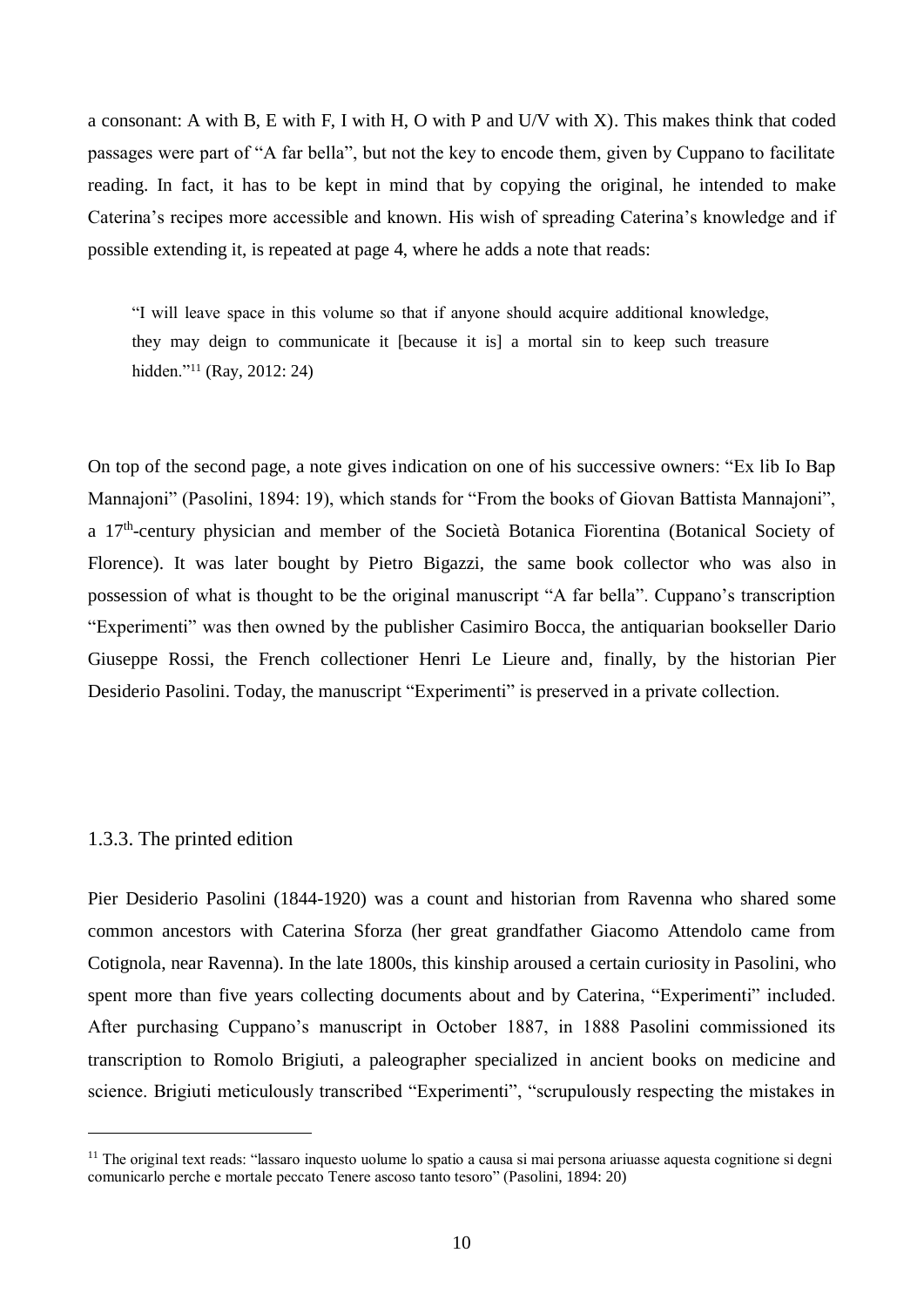the text (correcting them, when possible, in the notes)" (Pasolini, 1894: 12; my translation)<sup>12</sup>. In 1893, Pasolini entrusted Paolo Galeati, a typographer and editor from Imola, with the printing of the results of his research: a three-volume work entitled "Caterina Sforza", made up of a two-volume biography and a third book which collected more than 1400 documents. Among these was the first printed edition of "Experimenti" four centuries after its writing. Pasolini chose however to publish only part of "Experimenti", omitting those recipes that offered remedies for sexual problems or gave instructions on how to make aphrodisiacs, as well as censuring ingredients and parts of the body because he was afraid that those passages might offend the readers. One year later, he decided to republish "Experimenti", this time in its integral version. He once again turned to Galeati, commissioning him the printing of just 102 copies, thus targeting a limited elite of readers, mainly book collectors.

### <span id="page-11-0"></span>1.4. Content of "Experimenti"

<u>.</u>

The manuscript contains a total of 454 recipes, organized in no particular order. The last one is followed by an index, which lists the experiments alphabetically, subdividing each letter into three groups: "Medicine" ("Medicine"), "Lisci" ("Cosmetics") and "Chimica" ("Chemistry"). A side note in the 1888 transcription by Brigiuti informs that the handwriting of the index is to be dated back to the  $17<sup>th</sup>$  century, and is different from any other handwriting in the manuscript (ibid.: 237). The recipes can be divided into three main categories, according to their general nature: alchemy, cosmetics and medicine. It is however hard to sort the experiments with certainty into these categories, since they often overlap, and many beauty and medicinal recipes rely on alchemical ingredients and procedures.

<sup>&</sup>lt;sup>12</sup> The original text is from a letter sent to Pasolini by Brigiuti, and reads: "Ho altresì rispettato scrupolosamente [...] gli errori del testo (correggendoli, per quanto mi è stato possibile, nelle note)."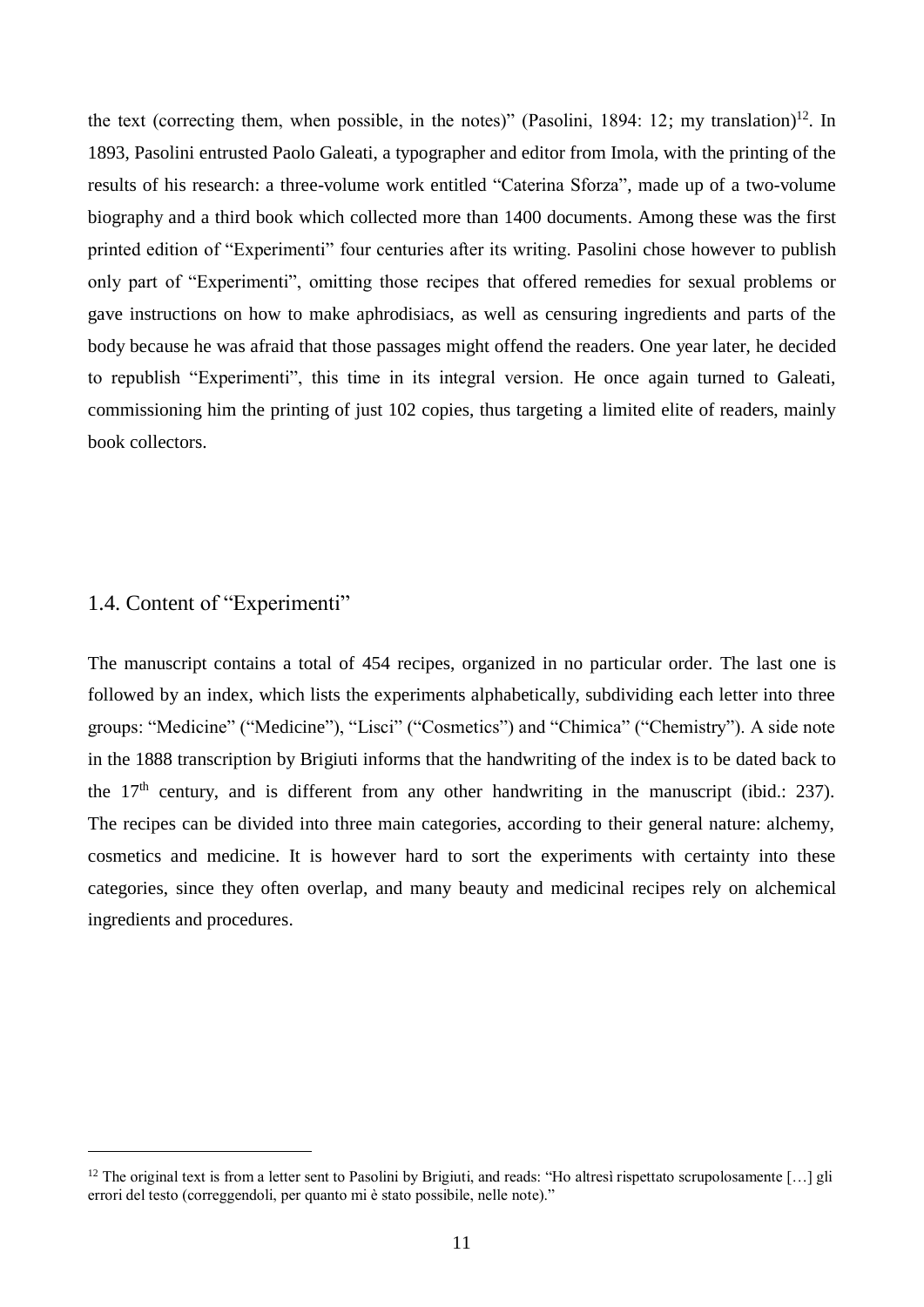### <span id="page-12-0"></span>**2. Translation and historical-linguistic analysis**

#### <span id="page-12-1"></span>2.1. Structure of the chapter and main sources

In this chapter, some of Caterina's recipes from  $15<sup>th</sup>$ -16<sup>th</sup> century Italian will be translated into present-day English. Some key words will then be collected from each recipe, the translations of which will be analysed from a historical-linguistic point of view, in order to highlight the changes they have been subject to in English throughout the centuries, from Renaissance to today. To do so, there will be a comparison between John Florio's 1611 Italian-English dictionary's translation of these words and their current meaning and spelling. The reader will then be provided with an example sentence containing each word in their Early Modern English translation. Whenever possible, the source for the example sentences will be the "Málaga Corpus of early Modern English Scientific Prose", a compilation of unedited medical manuscripts written between 1500 and 1700. Since the author of most of them is unknown, and so is the exact page number from which the quote will be drawn, the cite for each work will be indicated by the name of reference within the corpus and the original title of the publication.

John Florio (1553-1625), also known as Giovanni Florio, was an English lexicographer and translator of Tuscan origin. His 1598 compilation "A Worlde of Wordes" is regarded as the first comprehensive Italian-English dictionary. Before that, only one similar dictionary existed: it was William Thomas' "Principal rules of the Italian grammar, with a dictionarie for the better understandyng of Boccace, Petrarcha, and Dante", which was published in 1550 and consisted of about 8,000 entries. Forty-eight years later, Florio produced a much larger lexicon, which contained the translation into English of about 46,000 Italian words. In 1604, Florio became Queen Anne's Italian preceptor and private secretary, at a time when "[i]t was a sign of sophistication to be able to speak Italian, and proficiency in Italian was highly prized among queens and patrons" (Haller, 2013: I). To his royal pupil, Florio dedicated the revised and expanded second edition of the dictionary, "Qveen Anna's New World of Words", which was made up of 74,000 entries. These were drawn from many different sources, ranging from contemporary Italian literary works to Italian-Latin and Latin-English dictionaries, and even publications listed on the "Index librorum prohibitorum", a list of books banned from the Catholic Church. Florio's dictionary includes terms from numerous fields of knowledge, together with proverbs, idioms and regional and stylistic variations.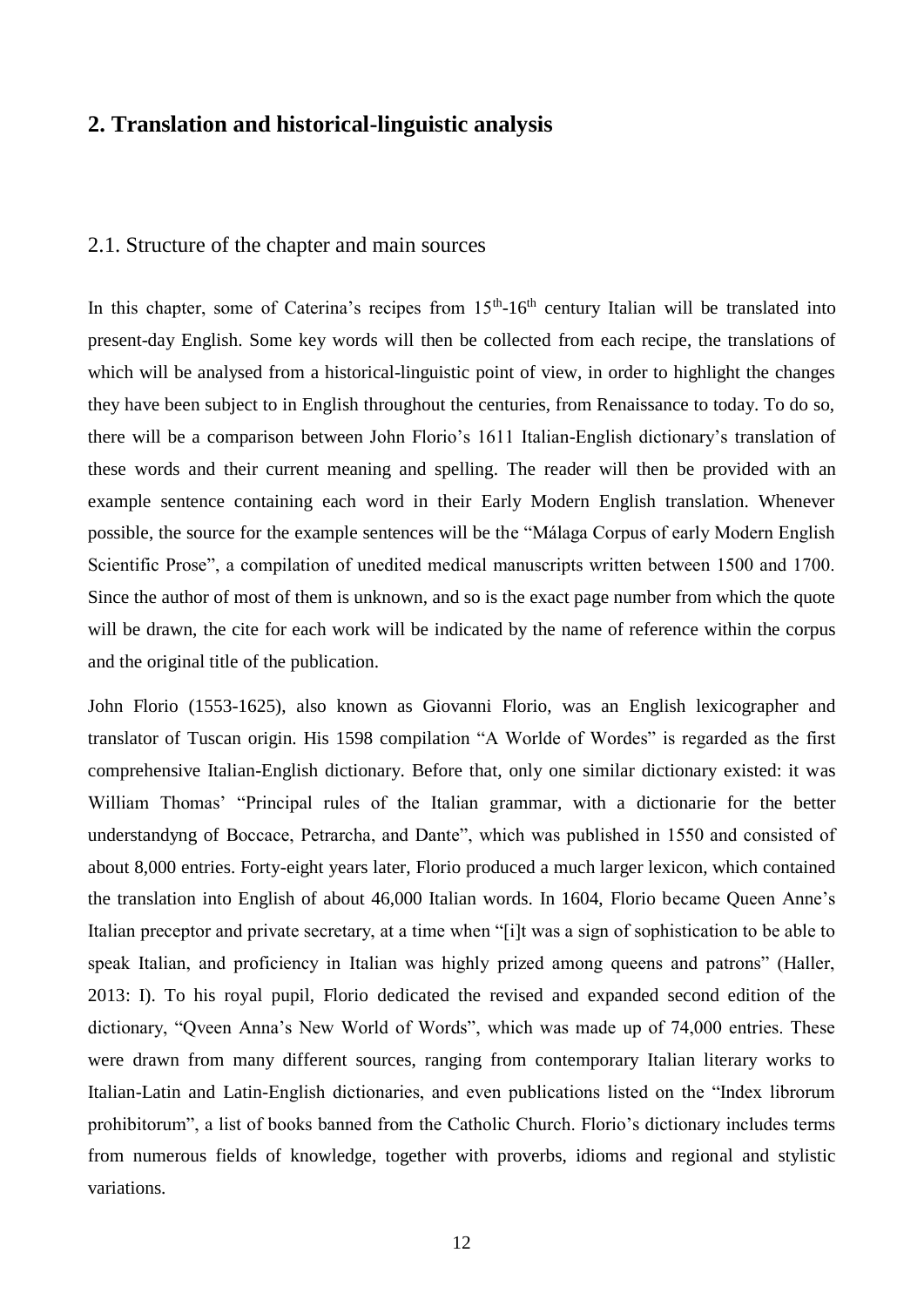In his introduction to the critical edition of Florio's lexicon, Haller describes it as "[a] work of art in itself" (ibid.: II), underlying its importance by adding that

the dictionary is an extraordinary resource not only for the history of Italian in Italy and abroad, but also for the history of early Modern English. […] [W]e find in it a wealth of words listed as first attestations in the *Oxford English Dictionary*. (ibid.)

Finally, there will be a paragraph to illustrate the main features of Early Modern English spelling, which have been encountered in the course of the historical-linguistic analysis.

#### <span id="page-13-0"></span>2.2. Handcream

**Questa e una pasta che la excellentissima madonna Caterina adopaua per le mano cosa excellentissima.**

Piglia libbra una de amandole amare bem monde et piste e lassale stare una nocte in acqua amollo poi descola e bucta uia lacqua cum un panno et salua le amandole piste, Poi piglia oncie duj de irios de levante ben pisto. on. dui de senepe bianco ben piste oncie . 4 . de senepe de saraciroscho | Mel crudo oncie . 4 . poi mecti tucte le sopradicte cose, in una pigniacta noua inuetriata ben necta incorporate tucte insieme et ponile al foco et dalli el focho adaggio adagio et destempera cum tanta acqua rosa quanto staria in una cocia douo **This is a cream that the most excellent madonna Caterina used for the hands. It is excellent.**

Take one pound of clean and ground bitter almonds, and leave them to soak overnight in water. Strain them through a cloth and discard the water.

Then take two ounces of ground iris orientalis, two ounces of ground white mustard, four ounces of black mustard and four ounces of raw honey. Place all the above-mentioned ingredients in a clean and new glazed pot. Mix all the ingredients and cook over very low fire. Dilute with as much rose water as would fit in an eggshell, then let it cool down. It is amazing.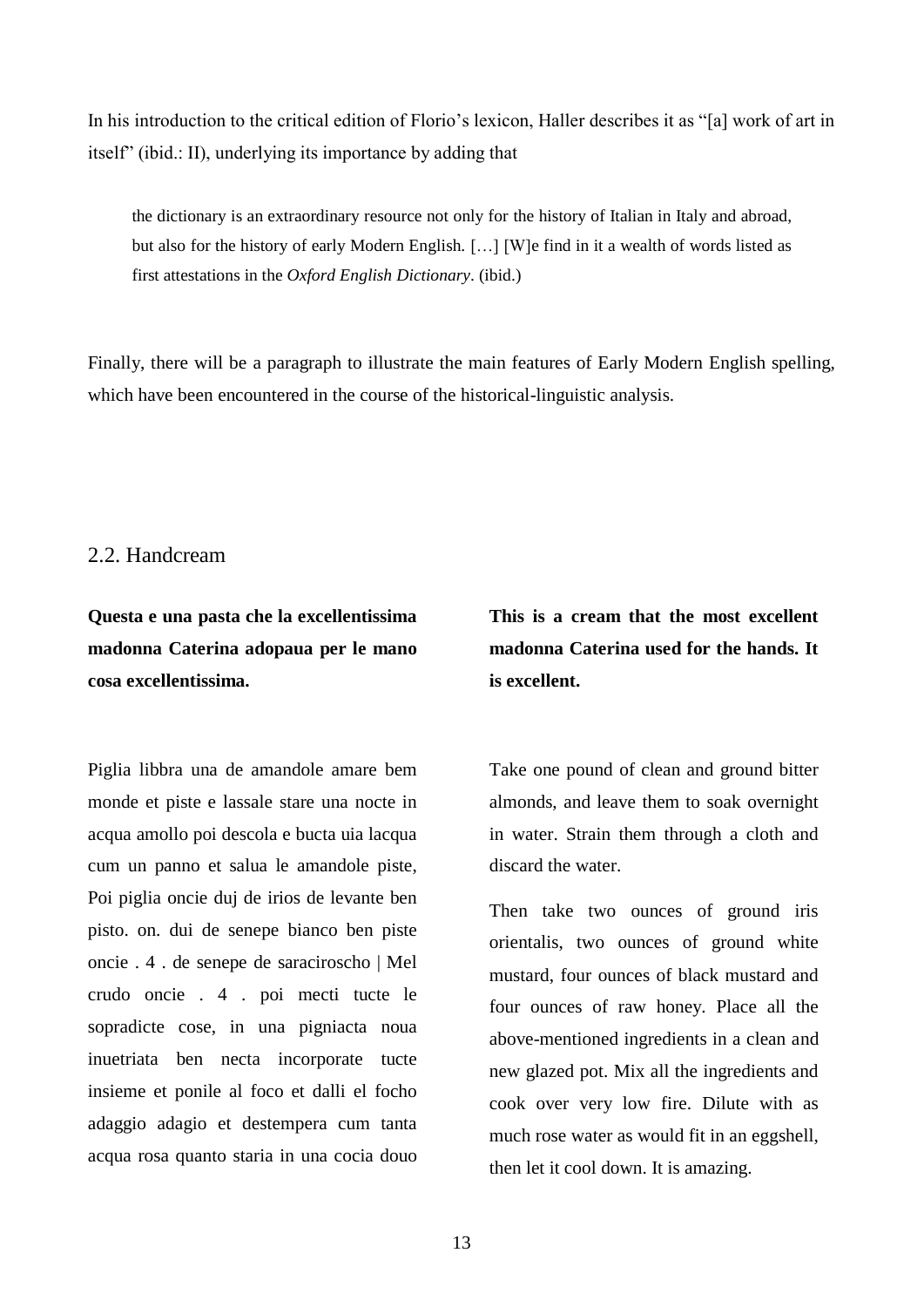Poi lassa refredare et e facta mirabil cosa --

#### *Monde (adjective)*

Florio translates "mondo" with "cleane, cleansed, pure, neate, spotlesse, purged". The many synonyms offered have preserved their meaning in today's English, while their spelling has changed. In fact, it is possible to notice the dropping of the final vowel "–e", a feature that many English words share. The final -e, which was formerly pronounced, progressively became silent between late Middle English and Early Modern English. Beside the change in sound, the orthography of many of these words slowly started to change.

Example sentence containing *cleane*: "Take 2 or 3 garlick heads well pilled and *cleane*" (MS Hunter 487, Medical Receipts).

#### *Piste (adjective from the verb "pistare")*

Under the term "pistare", Florio's dictionary refers the reader to "pestare", which he translates with "to stampe, to punne, to bray, to bruse or breake with a pestell".

Today, the verb "to stampe" has lost the final -e, as well as "to breake"; moreover, "to stamp" can now be used as a synonym for "to crush, to grind" only with reference to the act of pulverizing ore (OED Online, March 2017: "stamp, v.").

Example sentence containing *to stampe*: "Take greene acornes and *stampe* yem a litle […]" (MS Hunter 487, Medical Receipts).

On the verb "to punne", Singer writes that "[i]n the first edition of Florio's Italian Dictionary, *pestare* is *to pound*; but in the second edition […] it is *to punne* or *pun*" (Singer, 1834: 354).

Example sentence containing *to punne*: "[R]oaste it vnder the ashes by the space of .vi. houres, then *punne* it in a morter" (Gesner, 1559: 132).

The orthography of "to bruse" has changed into "to bruise", and today's acceptation of the verb as a synonym for "to grind" is secondary (OED Online, March 2017: "bruise, v.").

Example sentence containing *to bruse*: "Take the rootes of lylles and *bruse* them well in a morter [...]" (MS Hunter 135, Medica Qvaedam).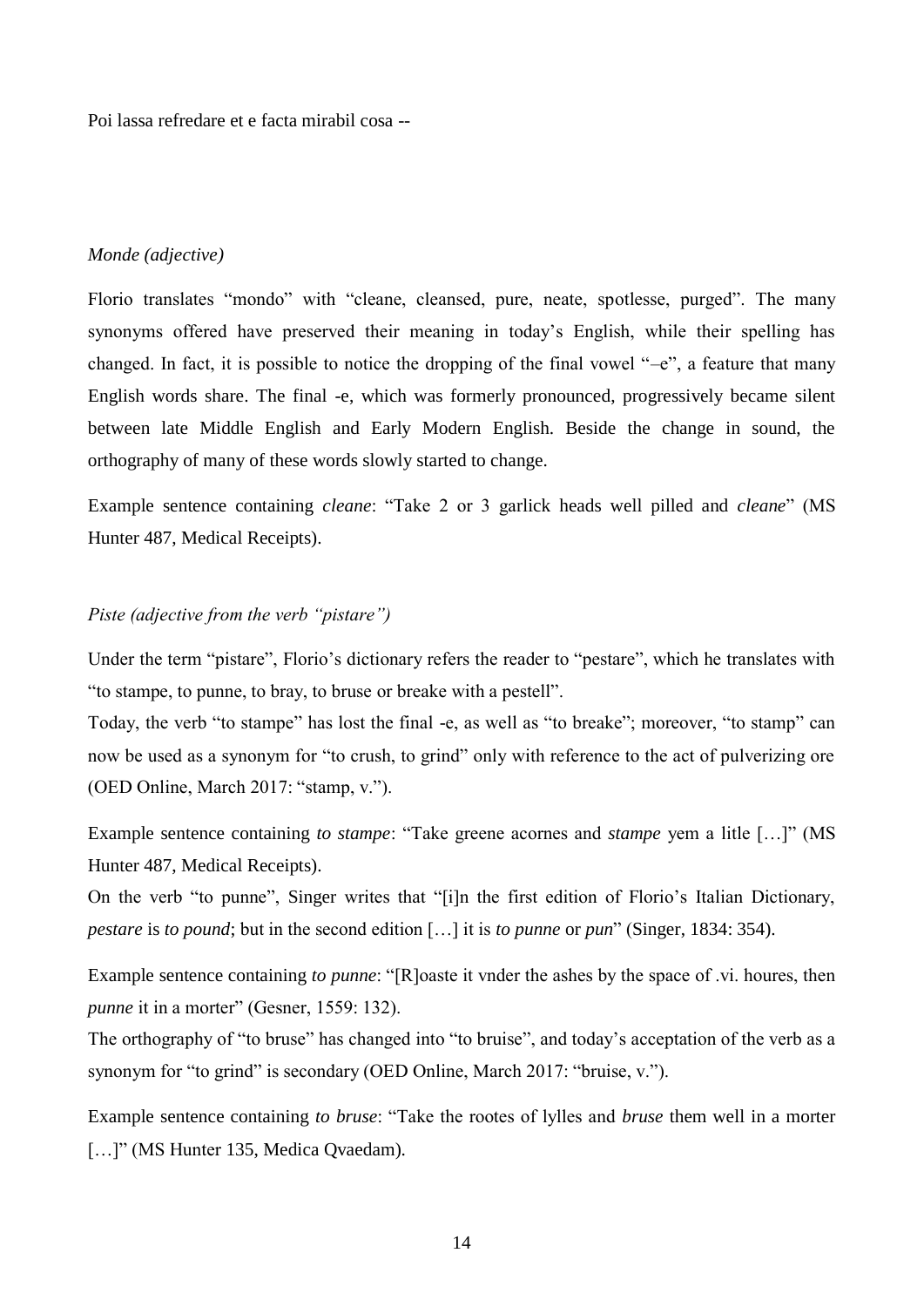#### *Amollo (adverb derived from the verb "ammollire")*

Florio only enters "ammollire", and the English translation reads "to molifie, to soften. Also to steepe in water".

Both spelling and meaning of "to molifie" have changed: today, the verb "to mollify" does not literally mean "to soften" anymore, but instead, in a more metaphorical way, "to allay the anger or indignation of" or, more rarely, "to reduce the severity of" (OED Online, March 2017: "mollify, v.").

Example sentence containing *to molifie* (with slightly different spelling): "Take vnguentum refrigerans galeri […] *To mollifie* & cole the Raynes & intrayles." (MS Hunter 64, Book of Receipts).

The final -e in "to steepe" has been dropped, and today the verb has the same meaning as to infuse, to brew, to soak so as to extract an essence or a flavour, rather than indicating the mere act of soaking in order to soften.

Example sentence containing *to steepe*: "[…] wash these oiles carefully in rose water: *steepe* the foresaid skinne as before in these oiles" (MS Hunter 303, Treatise on the Diseases of Women).

#### *Irios (noun)*

According to Florio, "irios" is "the Oris-roote". In both languages, the spelling of the flower formerly called "oris" (English) and "irios" (Italian) has changed to "iris". Today, "orris root" indicates "The fragrant rhizome of any of several irises of the Iris germanica group; a powdered preparation of such rhizomes, used in perfumery and formerly in medicine" (OED Online, March 2017: "orris root, n.").

Example sentence containing *Oris-roote* (with slightly different spelling): "Take […] *Orris Rootes* and lignum Aloes of each halfe á dram" (We 8086, Receipt book).

#### *Senepe (noun)*

In Florio's dictionary, the translation for this noun can be found under the term "senape" and reads "the hearbe senvie". The word "senvie", which is now obsolete, was used as a synonym for "mustard" for several centuries (OED Online, March 2017: "senvy, n."). Although Florio did not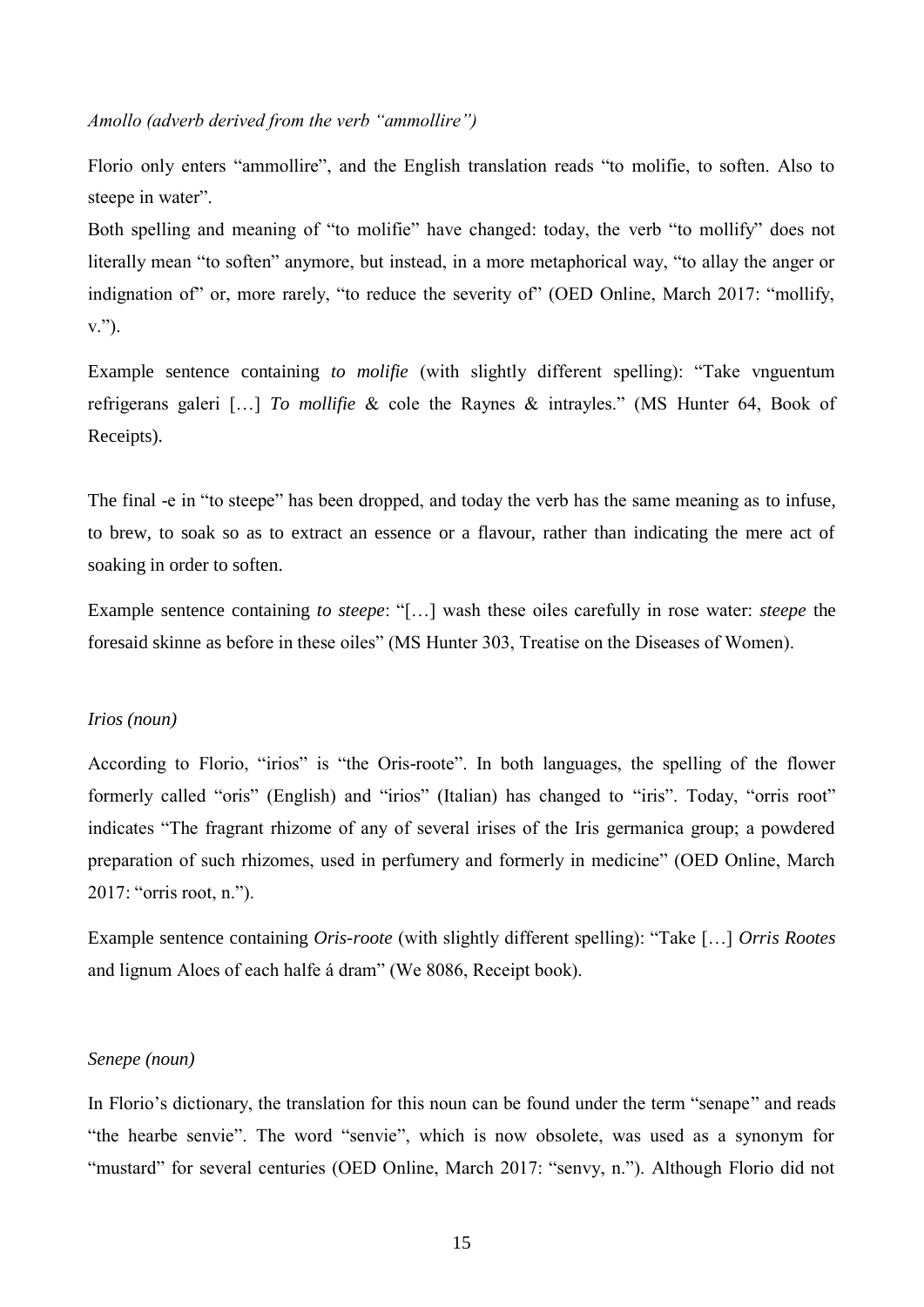use "mustard" to translate "senape", a 1611 French-English dictionary translates the French equivalent "senevé" with "Mustard Seed, or Senvie seed, whereof mustard is made; also the herb that beares it." (Cotgrave, 1611: column "SEN"), thus attesting that in Florio's time the term "mustard" was already in use.

#### *Mel (noun)*

In Florio's dictionary, "mele" is translated with "hony", and "miele" with "honnie", therefore showing that the spelling of this word was not fixed. The same term spelt as "honye" can also be found.

### Example sentences containing *honye / hony / honnie*:

"Take vj vnces of *honye* and one vnce of the iuce of spurge and put therto this powder." (MS Hunter 135, De Chirvrgia Libri IV).

"Take x spoonefull of *hony* and ij sponefull of vinegar" (MS Hunter 135, De Chirvrgia Libri IV).

"[…] shall be made […] with the powder of bennet, or of hiera simplex, mercuriall *honnie* […]" (MS Hunter 303, Treatise on the Diseases of Women).

#### *Cocia duovo (noun)*

This expression, which means "eggshell", was mainly written as two separate words in Early Modern English, with the word "egg" still preserving its final -e.

Example sentence containing *egge shell*: "Take in ye month of may ye fairest running water you can get, and put it into an *egge shell.*" (MS Hunter 487, Medical Receipts).

#### **Translation Problems**

#### *Irios de levante (noun)*

No direct translation was found for the species of Iris flower mentioned in this recipe; however, since the Italian word "levante" is a synonym for "east", it is probable that Caterina meant the kind of Iris known as "iris orientalis".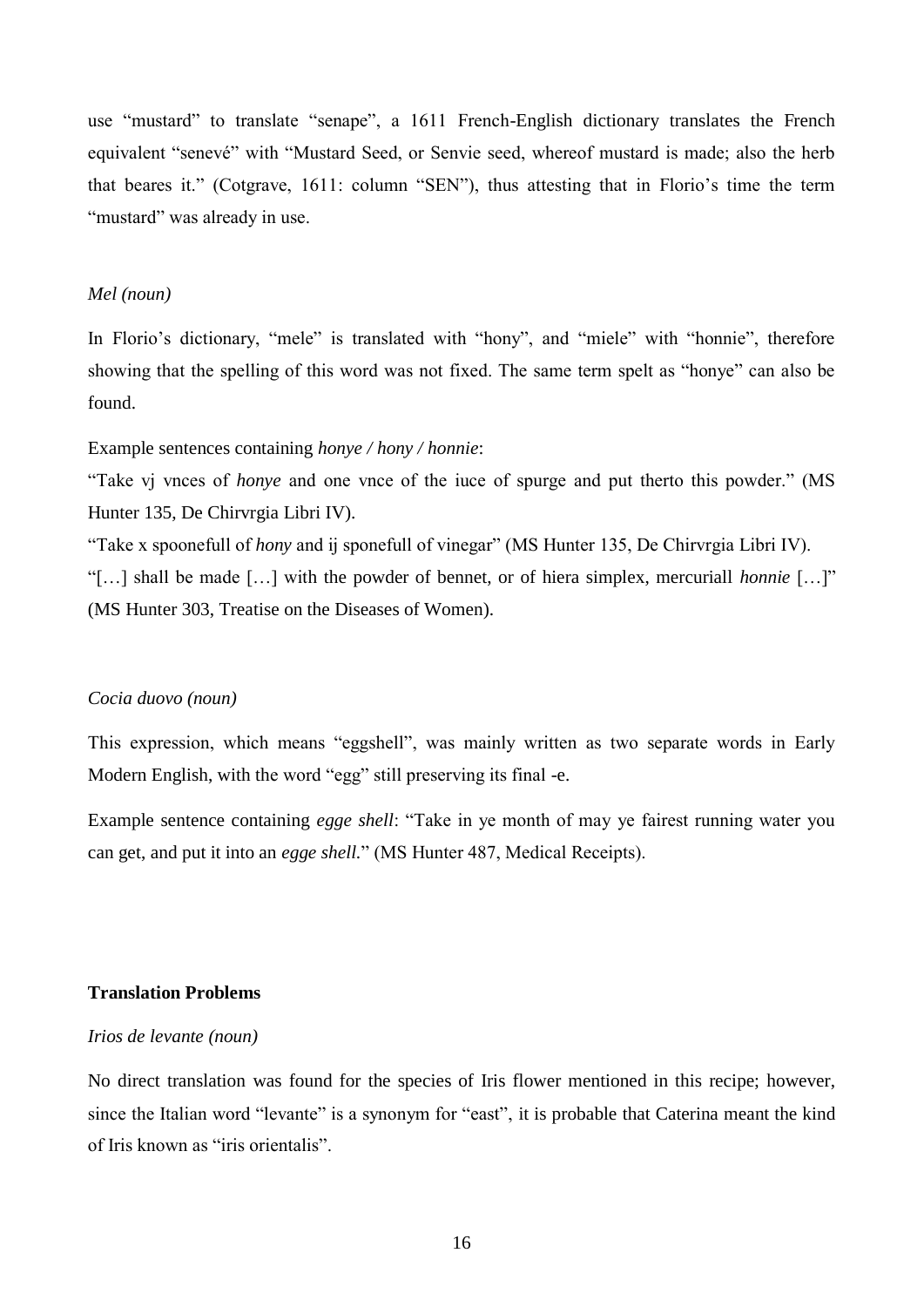#### *Senepe de saraciroscho*

A proper term to translate "saraciroscho" was also not found, but there was similarity between this word and the Italian "saraceno". In the Middle Ages, "saraceno" was the Italian denomination for "Arab", and the dark complexion of the Arabic population led to the hypothesis that "saraciroscho" could metaphorically mean "black". For this reason, "senepe de saraciroscho" has here been translated with "black mustard", a mustard species scientifically known as "Brassica nigra" (OED Online, March 2017: "mustard, n.").

#### <span id="page-17-0"></span>2.3. To make the face white

# **A fare la faccia Bianchissima et Bella et Lucente, et colorita.**

Piglia chiare de oua fresca quante tu voli et falli destillare a lanbicco et con quella aqua laua la faccia, che e perfettissima a far Bello et leua li segni et cicatrice della faccia

#### **Ad idem**

Piglia fiori de faua assai quantitta et fanne aqua destillata et con questa aqua Lauati la faccia

#### **Ad idem**

Piglia Cepolla lilij et coprila con pasta de farina et ponila in forno et lassali stare per finche sia Ben cotta da poi leua la pasta et

# **To make the face white, beautiful, glowing and bright**

Take as many fresh egg whites as you want and distil them in an alembic. Use that water to wash your face. It is perfect for making the face beautiful and it removes marks and scars from the face.

#### **To make the same**

Take a large number of broad bean flowers and distil them. Use this water to wash your face.

#### **To make the same**

Take one white onion, cover it in flour paste and bake it in the oven until thoroughly cooked, then remove the paste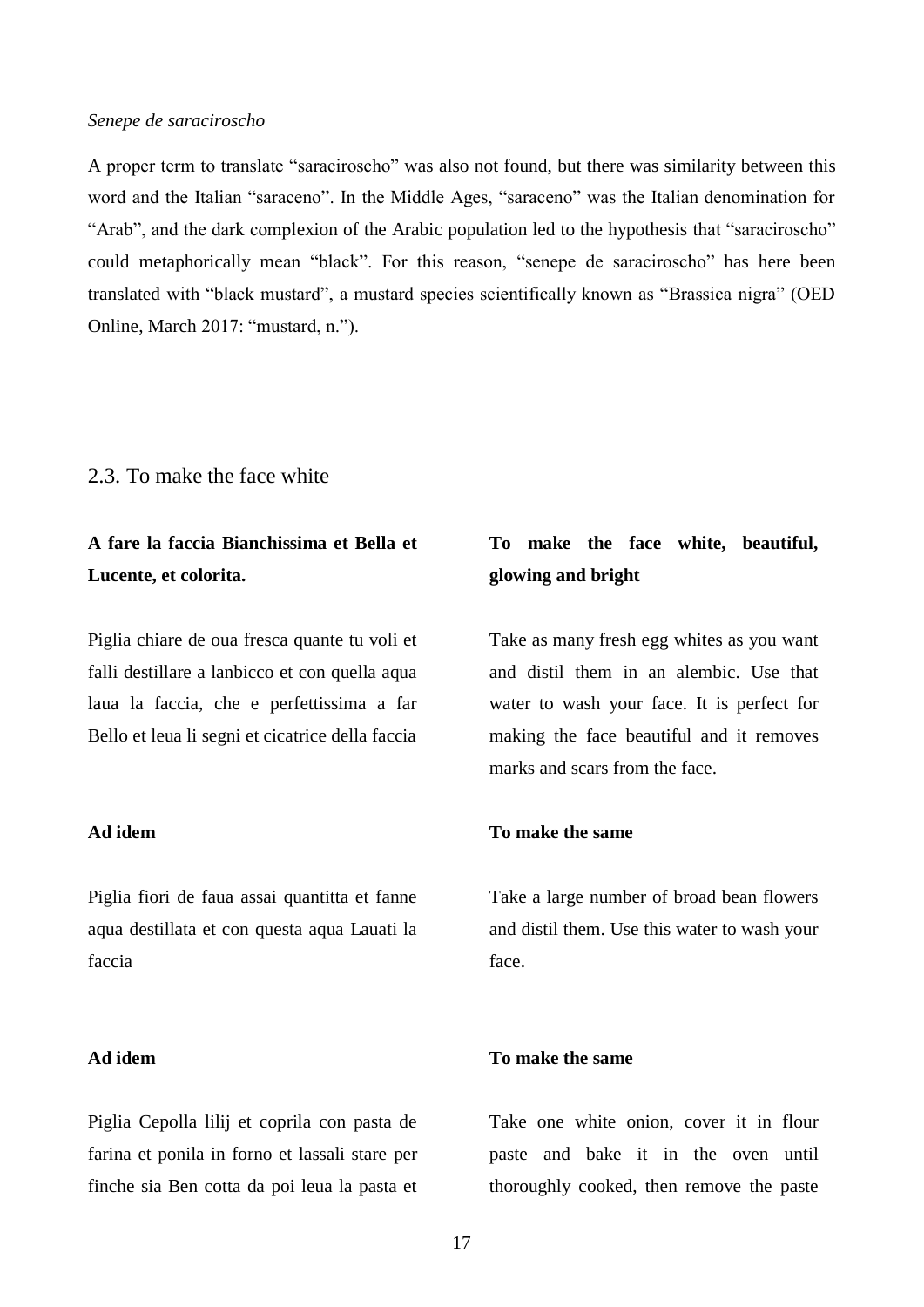taglia la cepolla minuta in pietra et poni oleo de tartaro ala quantita della Cepolla et ponile argento viuo soblimato et poluerizato et mestica tutte bene insieme | et quando le voli adoperare desoluile con aqua rosa | etponile in mano, et fregate el viso che e optima.

and cut the onion into small pieces. Add the same amount of oil of tartar and of sublimed and crushed quicksilver, then mix all the ingredients together. When you want to use it, dissolve it in rose water and place some in your hand, then rub your face with it. It is excellent.

#### *Bello (adjective)*

The translation provided by Florio is "faire, beautifull, sheene". Orthographically, "faire" and "sheene" have lost the final –e, and "beautifull" the double –l. Apart from the latter, the meaning of these adjectives has changed: "fair" now means just or light in colour, whereas "sheen" has become a noun and means shine, gloss.

Example sentence containing *faire*: "I haue knowne two verie *faire* and honest damsels in the age of fourteene" (MS Hunter 303, Treatise on the Diseases of Women).

Example sentence containing *beautifull*: "[…] to smooth the Skim and make it *beautifull*, and louely." (MS Wellcome 762, Remedybook).

Example sentence containing *sheene*:

"[…] To spoile her daintie corse so faire and *sheene*" (Spenser, 1596: Book II, Canto 10, lines 3-5)

#### *Lanbicco* (noun)

Florio's translation for "alambico" is "a Limbeck or still". In today's English, it is possible to trace back the origin of "alembic" to both "limbeck" and "alambico". "Still" has maintained its meaning, whereas "limbeck" is now an archaic term (OED Online, March 2017: "limbeck, n.").

Example sentence containing *limbeck* (with slightly different spelling): "[…] let all these bee maserted 3 dayes, stirringe them seuerall times a day then destill them in a *limbecke*" (We 3724, "A Booke of Preserues Cookerie and Phisicall Medicines").

*Cicatrice* (noun)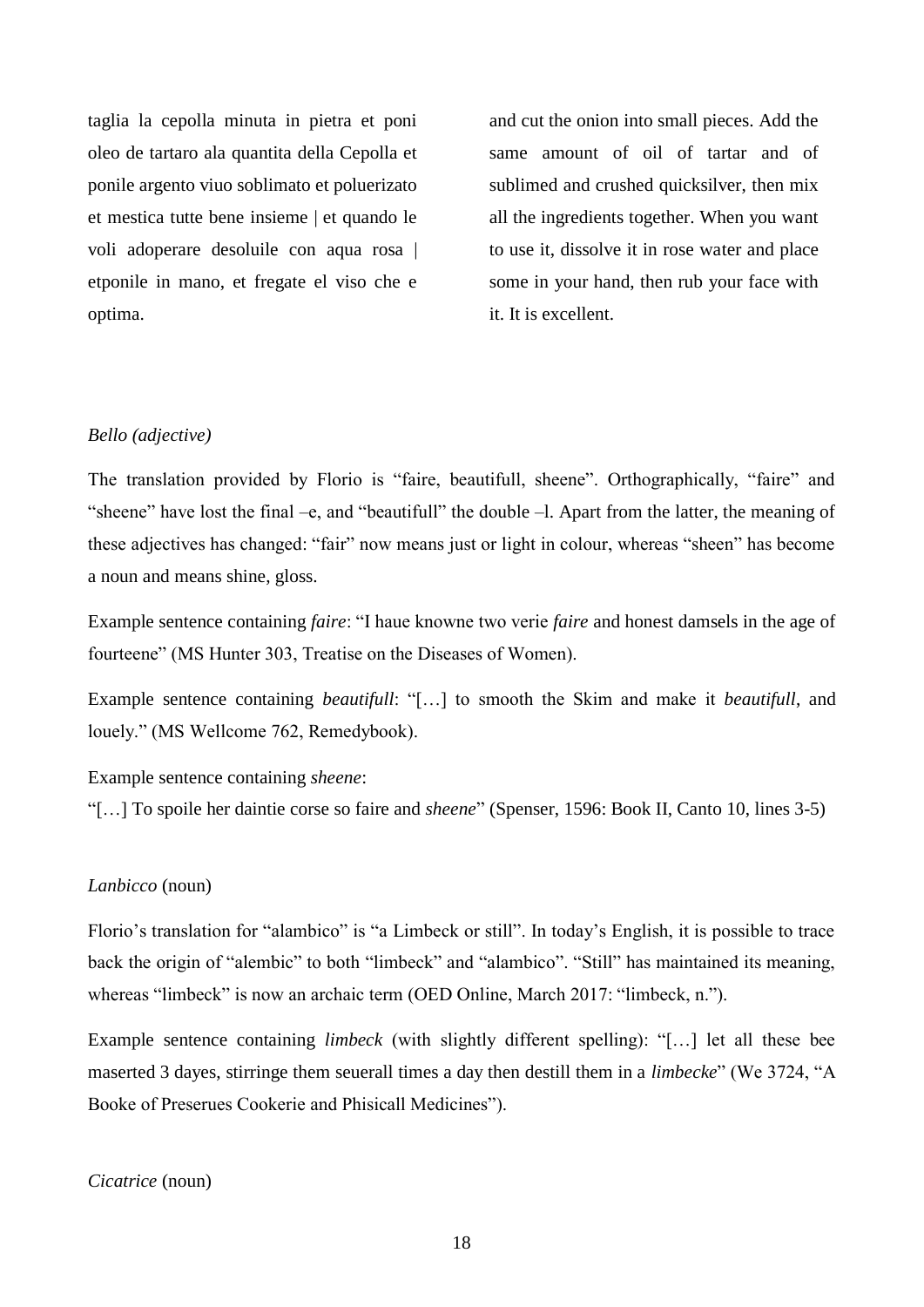This noun is translated by Florio as "a skar or marke of a hurt", but the spelling "skarre" can be found as a possible translation for "segno" as well. The word is now spelt with a  $-c$  instead of a  $-k$ and without final –e.

Example sentence containing *skar*: "[…] applie it and by the grace of god it will heale it without *skar*" (MS Hunter 64, Book of Receipts).

Example sentence containing *skarre*: "The vlcer that is hard to bring to a *skarre* commeth most commonly of the poxe." (MS Hunter 303, Treatise on the Diseases of Women).

#### *Faua (noun)*

Florio simply translates this word with "a beane", but today it is more specifically known as "broad bean" (British English) or "fava bean" (American English) (OED Online, March 2017: "fava, n."). According to the same source, the first use of the former dates back to 1783, and that of the latter to 1893 (ibid). It can be supposed that the American version has kept the Italian "fava" due to the many millions of Italian that emigrated to the New World in the 19<sup>th</sup> century.

#### *Farina (noun)*

According to Florio's dictionary, the translation for this term is "all manner of meale or flower". Today, "meale", which has lost the final –e, can be used to describe a kind of flour just to indicate oatmeal in Scottish and Irish English or maize flour in American English (ibid.: "meal, n."). Moreover, the spelling of "flower" with the meaning of "ground grain" has changed into "flour"; "flower" is still used to indicate some kind of powder only in chemistry (ibid.: "flower, n.").

Example sentence containing *meale*: "[M]ake some potage with the yolk of an egge wheat *meale*, butter and oile of sweet almonds" (MS Hunter 303, Treatise on the Diseases of Women).

Example sentence containing *flower*: "[T]ake the whites of egges mixed with wheat *flower* & wet a linnin cloth" (MS Hunter 64, Book of Receipts).

### <span id="page-19-0"></span>2.4. To make the hair grow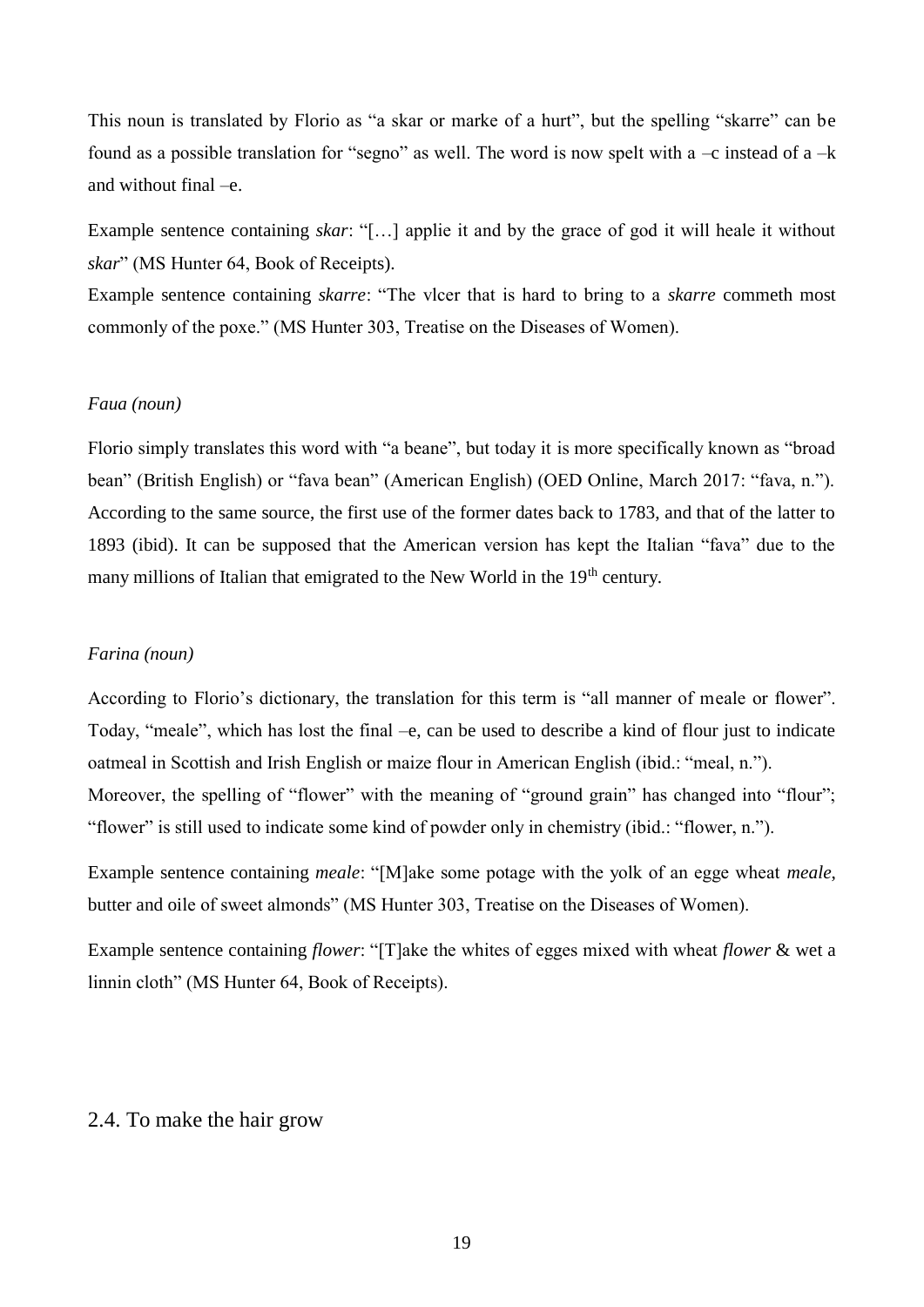**Acqua da far crescere li capelli Belli Longhi insino at terra**

**Water to make the hair grow beautiful and long to the ground**

Piglia maluauiscio de trifoglia | et Radice et foglie de petrosemelo | tanto de Luno quanto de Laltro | et falli Bollir in una pignatta noua con acqua et aceto | et poi che haranno alquanto Bollito | colale per feltro et spremili Bene | et con tal colatura Bagniate spesso la testa che vederai Mirabile et marauiglioso effetto |

Take the same amount of three-leaved marshmallows, parsley roots and parsley leaves. Boil the ingredients in a new pot with water and vinegar. After some time, strain the liquid through a felt cloth and squeeze well. Wet your head often with this water and you will see amazing and extraordinary results.

#### *Maluauiscio (noun)*

Florio's translation is "marsh-mallowe", a species of plant now spelt "marshmallow". Its roots were once used to make chewy sweets, which is why today's white and soft confection still bears the same name (OED Online, March 2017: "marshmallow, n.").

Example sentence containing *marsh-mallowe* (with slightly different spelling): "[…] putt to these the blossoms of Beanes, of lillies and Elder of all one handfull, Fower wilde deasie roots, Fower *Marsh Mallow* roots [...]" (MS Wellcome 762, Remedybook).

#### *Petrosemelo (noun)*

Under the term "petrosemolo", Florio refers the reader to "petroselino", the translation of which is "stone Parselie". In today's English, this particular species of parsley is known as "parsley breakstone" or "parsley piert" (OED Online, March 2017: "parsley, n.").

Example sentence containing *parselie*: "Take *parselie* , saxifrage peritorie of the wall […] weshe them and stringe them in a clothe" (MS Hunter 135, Medica Qvaedam).

#### *Capelli biondi (noun, adjective)*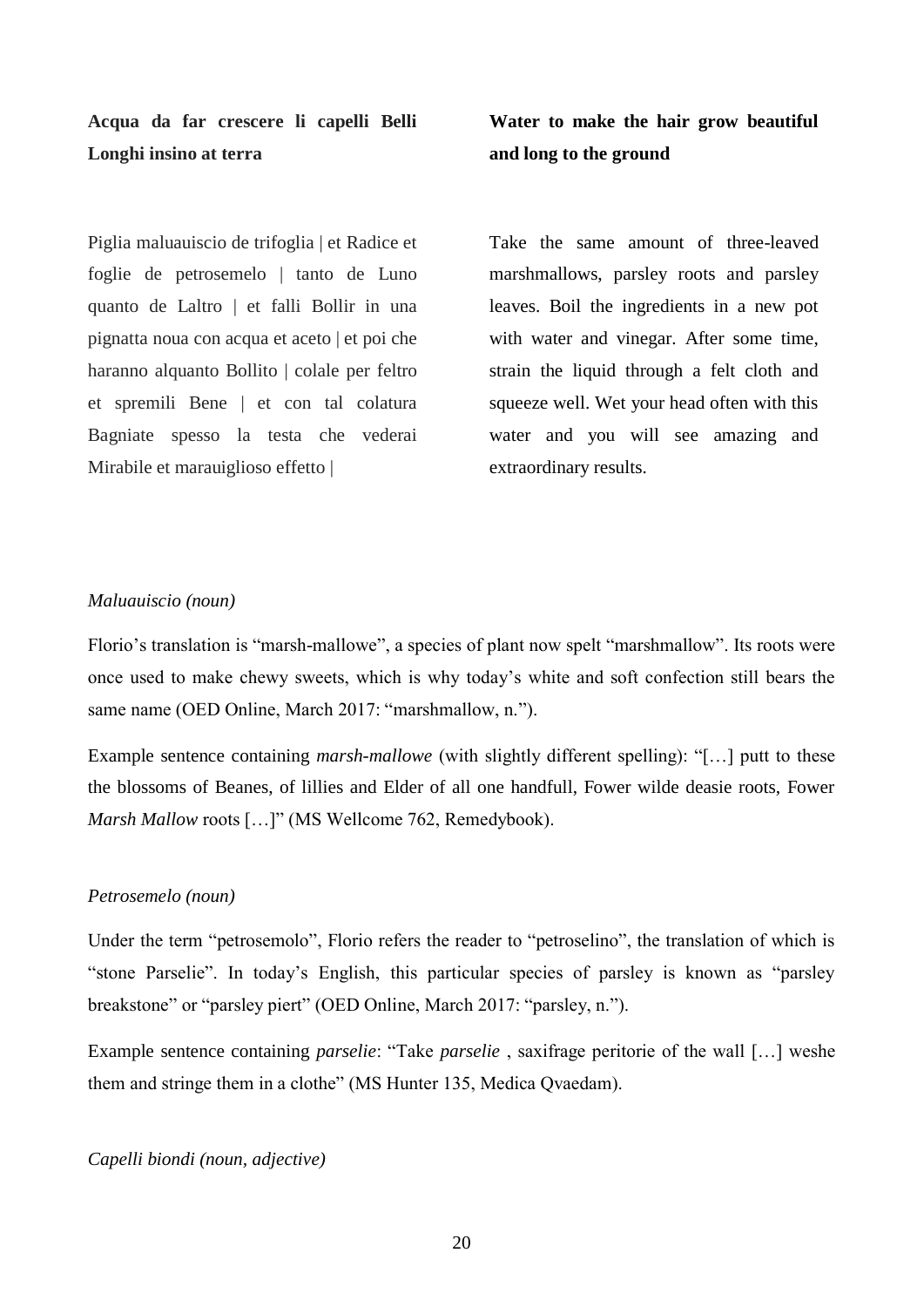In Florio's dictionary, this expression can be found as one single entry. The translation reads "golden, or bright haires". It is possible to notice that the adjective "blond(e)", which translates the Italian "biondo", is not contemplated in the definition, and in general in Florio's whole lexicon. Further evidence for this are his translations offered for some Italian words that derive from "biondo", such as "*biondeggiante: shining yellow; biondello: a goldy-locke younge man; biondezza: sunne-shine colour*". In spite of this absence in Florio's dictionary, the Oxford Dictionary states that the first use of the adjective "blond(e)" in the English language is to be dated back to the 15<sup>th</sup> century (OED Online, March 2017: "blonde | blond, adj."), hence years before Florio's birth (1553). This goes to show how slowly languages can develop, and how gradual the process that allows a new term to enter common usage can be. Originally, "blond(e)" was a French loanword: the alternative spellings with or without final –e indicate the feminine and masculine forms in French, but today the English language does not strictly follow this rule anymore. For both genders, both alternatives are accepted (blond woman - blonde woman; blond man - blonde man) (ibid.).

As far as "capelli" is concerned, today's English translation has lost the final –e and is always used in the singular form.

Example sentence containing *haires* (the texts in the Málaga Corpus never mention the adjective *blond(e)* either): "[…] she will haue verie few *haires* soft, thinne, slow in growing and *yellow* or whitish" (MS Hunter 303, Treatise on the Diseases of Women).

#### <span id="page-21-0"></span>2.5. To make the hair blond

# **A far li capelli Biondi che durano doi mesi**

Piglia delle foglie di ellera et falle Bollir in lissia cio e in quella che tu fai in casa et che Bolla Bene et con quella Lauati el Capo et farai li capelli Belli | et volendo far meglio piglia del Legnio de hellera et Brusalo et fanne Cenere et con quella cenere et ditte foglie fa la tua lissia et adopera

#### **To make the hair blond for two months**

Take ivy leaves and boil them in the kind of lye you make at home. Boil vigorously and use the concoction to wash your head, and your hair will become beautiful. If you want to achieve even better results, take ivy wood, burn it and use the ashes and the leaves to make your lye.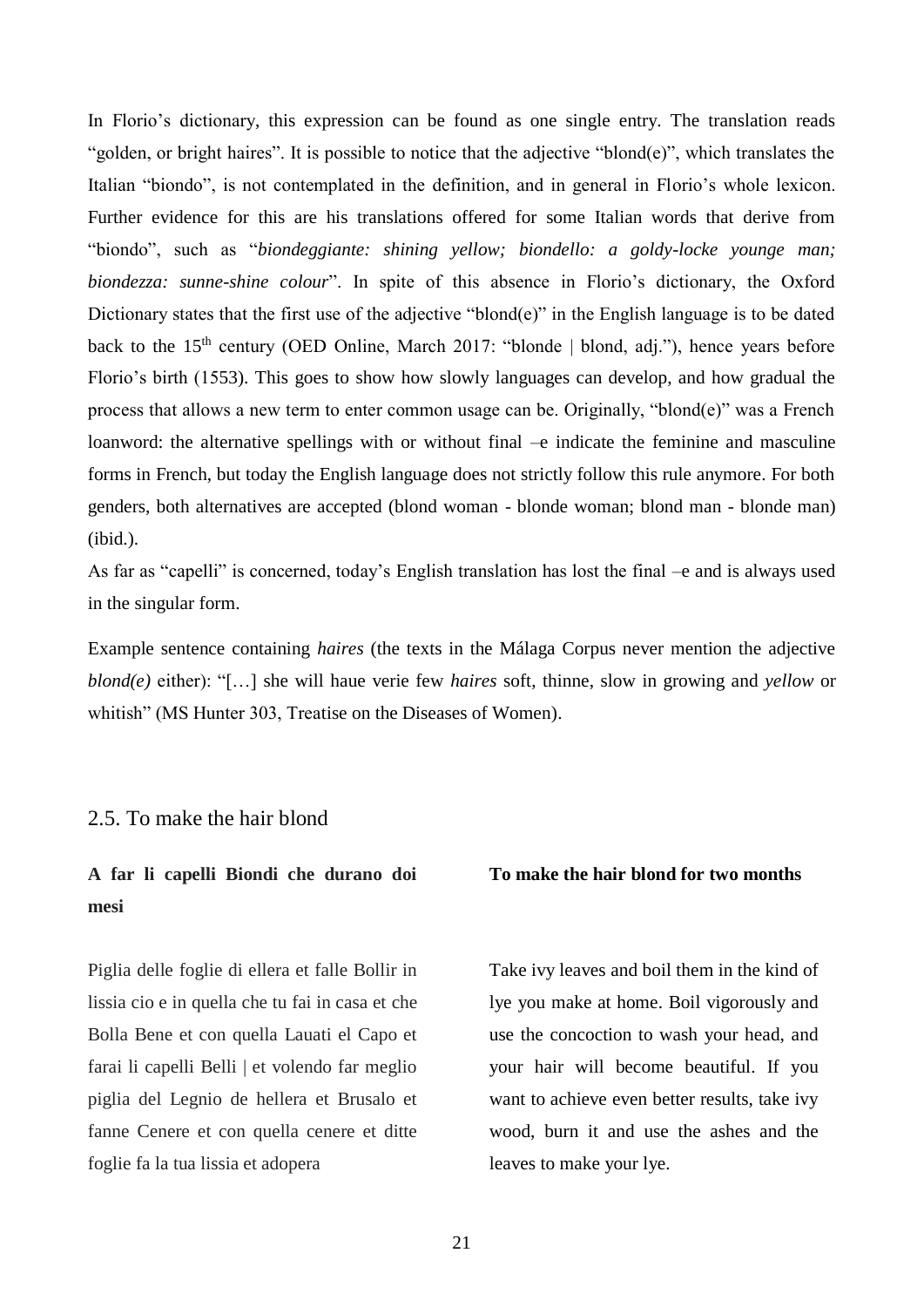#### *Ellera, hellera (noun)*

Florio translates this term with "the hearbe Iuie", today spelt "ivy".

Example sentence containing *iuie*: "Appease the paine, by washing of the mouth with the decoction of the leaues of willowes, sage, *iuie*, the barke of the mulberrie trie, galles in binding wine" (MS Hunter 303, Treatise on the Diseases of Women).

#### *Liscia (noun)*

Florio's translation for "liscia" is "all manner of buck-lye". According to Partridge, "buck" is a synonym for "beech", and the expression "buck-lye" may indicate that lye was originally made only from beech ashes (Partridge, 1966: "beech"). Today, lye is "any solution obtained by leaching, such as the caustic solution obtained by leaching wood ash" (Collins English Dictionary Online, 2014: "lye, n."), not necessarily beech ash. However, another possible explanation for the etymology of "buck lye" is provided by the OED, which describes "buck" as "[a] washing tub, a vat in which to steep clothes in lye", specifying that this acceptation is now archaic and out of common usage (OED Online, March 2017: "buck, n,").

Example sentence containing *buck lye*: "Take . 2 . or . 3 . handfulls of Oaken barke from the Tanner before it be vsed . and boyle it in á pottle of *buck lye* , (halfe an hower)" (We 8086, Receipt book).

#### *Brusare (verb)*

This sixteenth-century Italian alternative to the verb "bruciare" is translated by Florio as "to burne". Today, the verb has lost the final -e.

Example sentence containing *to burne*: "[…] Then take an yron read hote and burne it in the same place" (MS Hunter 135, De Chirvrgia Libri IV).

### <span id="page-22-0"></span>2.6. To make someone urinate a kidney stone

**A far vrinare la pietra To make someone urinate a kidney stone**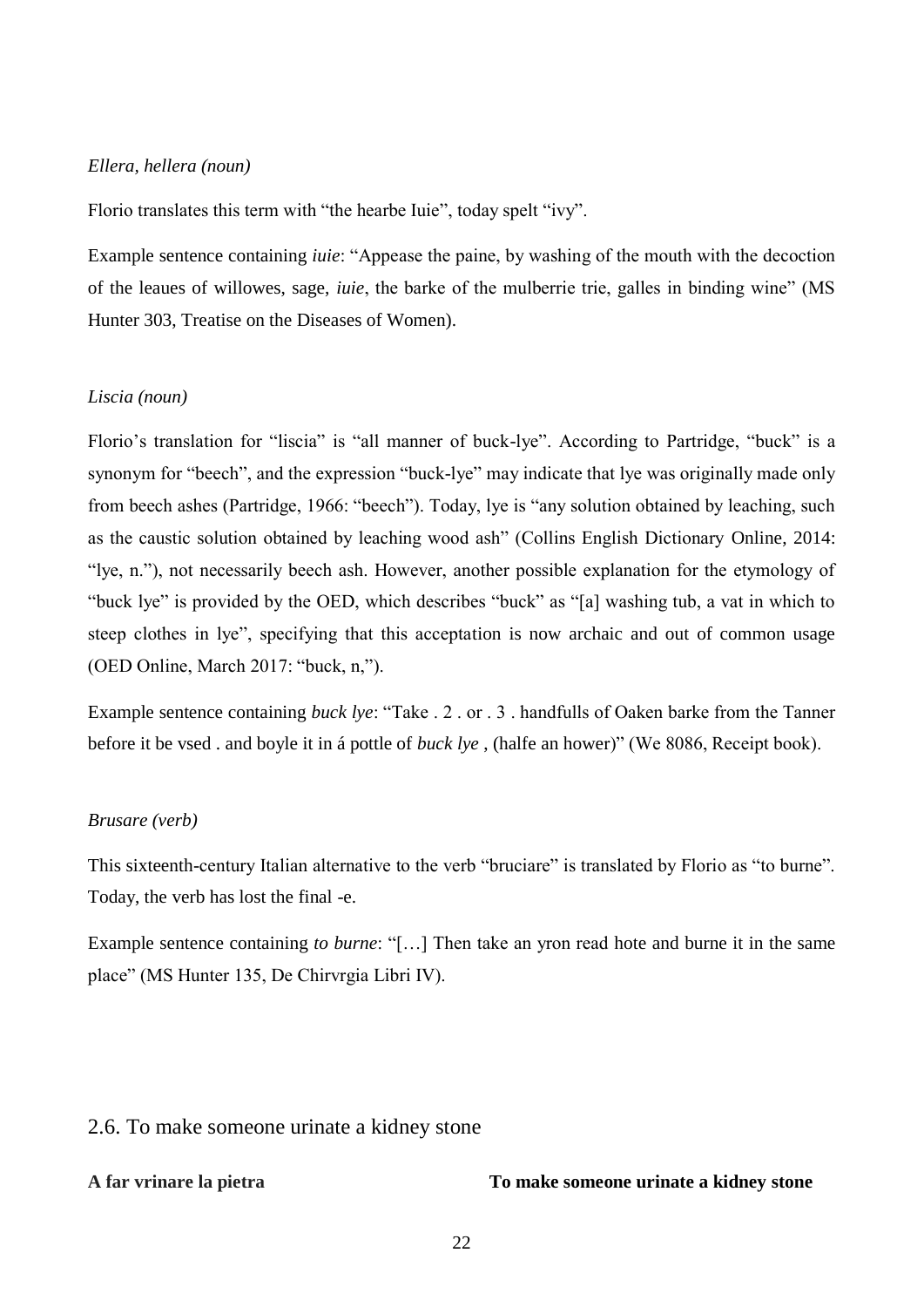Piglia Dellerba chiamata Saluo vero Corniola che nasce in le stoppie et non Se troua ad altro tempo se non quando se tagliano li fromenti at fa vna gamba come el radicchio et el fior come vna viola | quale streppalo Come vien Su o taglialo | poi ponilo in Loco se secchi a Lonbra et metti sotto qualche Cosa per Salvare quello che Casca perche e La Bonta poi come lo voli adoperare pistalo Bene Sottili et omne matina Danne allo Malato a Beuere in in vino o in Brodo Come te piace intanti che magni altro et Secondo andara Beuendo | vrinara la pietra | che questa polvere ha questa virtu che rosecha come vna Lima ditta polvere et Cusi Danne per finche che vedi La vrina chiara che in 4 | o 5 mesi mesi la vrinara tutta Seconda Sera grossa |

Take the plant called Salvo or Corniola (broom), which grows among the stubble and can only be found when mowing wheat. The stalk of this plant looks like that of the radicchio plant, and its flowers look like violet flowers. Uproot it or cut it, then let it dry in a shady place. Put something under it in order to collect what will fall from the plant, since it is of great value. When you want to use it, grind it well into a fine powder. While the sick person is having a meal, have them drink it in wine or broth, whichever you prefer. After drinking it, they will urinate the stone, because this plant has the power of scraping like a file. Have the sick person take the powder until their urine is clear. Depending on the size of the stone, it will take them four to five months to urinate it all.

#### *Vrinare (verb)*

Today's verb "to urinate" was first used in 1599 (OED Online, March 2017: "urinate, v."), and Florio's 1611 dictionary did not include it yet. Instead, it translates "vrinare" with "to vrine", a verb that was in frequent use until the  $18<sup>th</sup>$  century (ibid.: "urine, v.").

Example sentence containing *to vrine*: "[Y]ou shall make *vrine* and avoyde the stone therein without any paine or greefe" (MS Wellcome 373, Remedybook).

*Tagliare (verb) Gamba (noun) Malato (adjective)*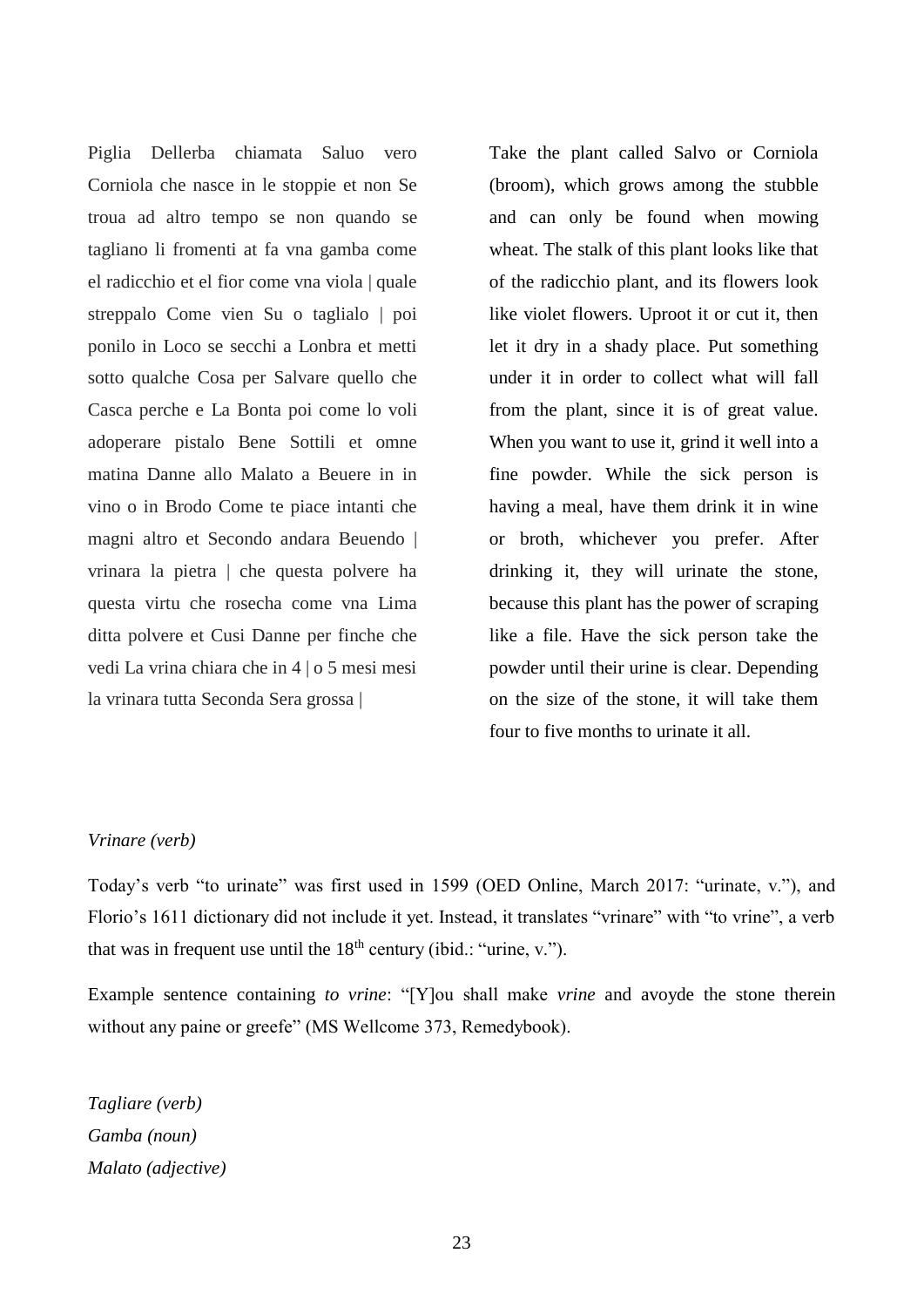These three words have not been subject to any change in meaning, but only in spelling, since all of them have lost their final –e. In fact, Florio respectively translated them as "*to mowe", "a stalke", "sicke"*.

Example sentence containing *to mowe*: "[…] Also in the later ende of June is tyme to begyn to *mowe*, if thy medowe be well growen" (Fitzherbert, 1523: fol xv).

Example sentence containing *stalke*: "[W]hen you will teint it put in a mallow *stalke* with a little egipsiacum" (MS Hunter 64, Book of Receipts).

Example sentence containing *sicke*: "[S]have a sponefull of white soope & give it the *sicke* person & it will make him make water presently after" (ibid.).

#### <span id="page-24-0"></span>2.7. Against hardness of hearing

#### **Contra langustie de lorecchie**

Piglia lo succo de la fronde del citriolo agresto cioe el seluagio eposto in lorechie descacia lo dolore e ripara laudito | Ancora tolli li lombrichi de laterra et oua de formiche e fronde de ruta e trita insieme et fa bolire in olio rosato e poy cola emette una goccia de quello tepido in lorechie e poi serra quelle cum la bambagia e poy unge defora dentorno alorechie elodito perduto se arauera |

#### **Against hardness of hearing**

Take the juice of wild cucumber leaves (the variety of cucumber that grows spontaneously). Place it on the ear and it will get rid of the pain and restore the hearing.

Here is another method: take earthworms, ant eggs and rue stalks. Mince them together and boil them in rose oil. Strain and place one drop of lukewarm liquid in the ear, then insert some cotton wool to plug it. Apply some oil outside and around the ear and the hearing will come back.

*(L)angustia (noun – "l" stands for the determinative article "l'")*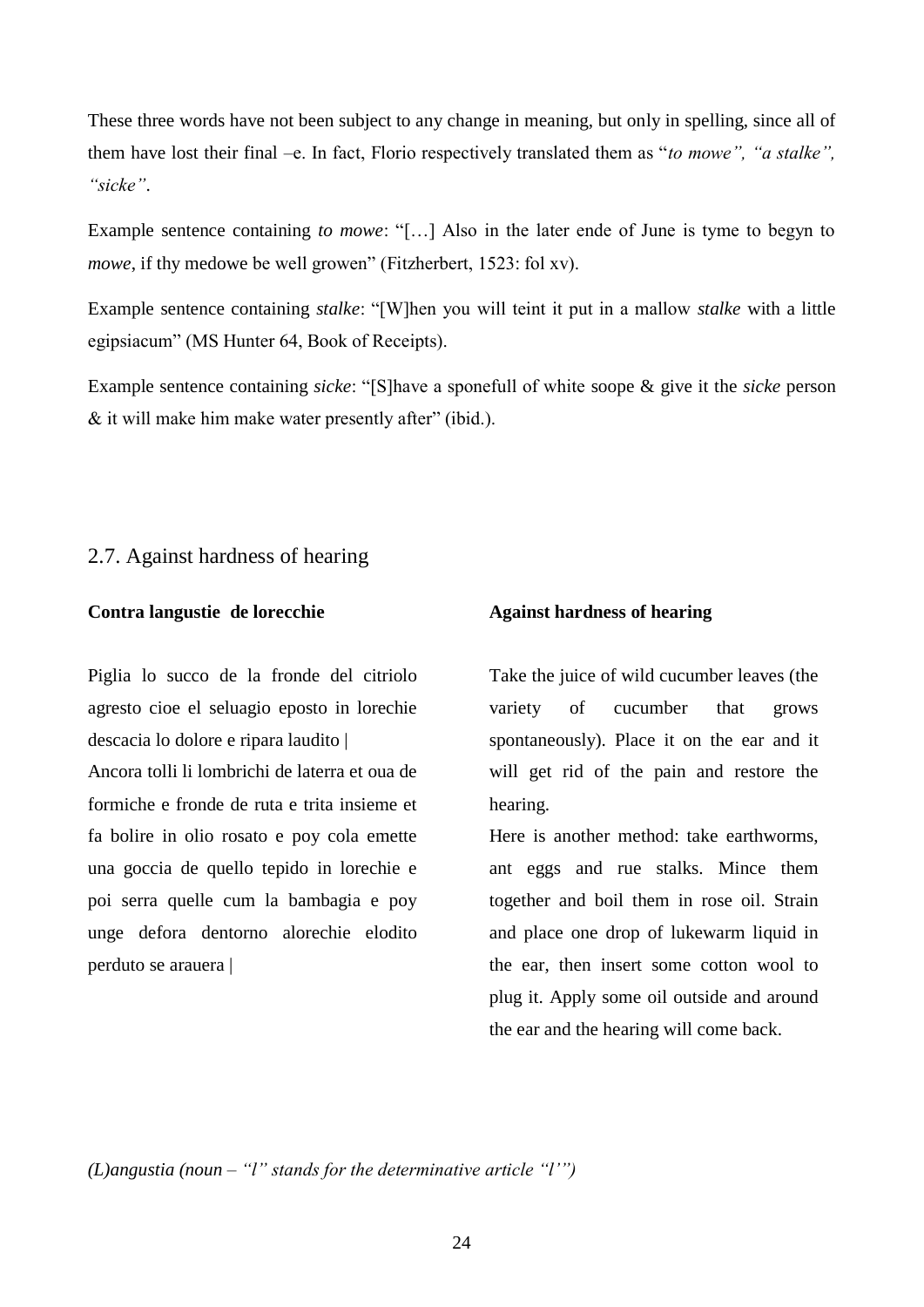In Florio's dictionary, "angustia" is translated with "straitnesse, narrownesse", terms that signalize some kind of scarcity or difficulty. The most appropriate collocation in this context appears therefore to be "hardness of hearing". Today, both "straitnesse" and "narrownesse" are spelt without final –e.

#### *Succo (noun)*

Florio's translation for this noun is "iuice", today spelt "juice".

Example sentence containing *iuice*: "[D]rink […] boiled with the *iuice* of the limon" (MS Hunter 303, Treatise on the Diseases of Women).

#### *Citriolo (noun)*

This exact term is not included in Florio's dictionary, probably because it is considered a regional alternative for "cetriolo" (Vocabolario Treccani Online, 2017: "cetrïòlo"). Instead, Florio inserts "cedriolo", yet another regional and obsolete variation of "cetriolo" (ibid.). The translation for "cedriolo" reads "a little cowcumber", the spelling of which is now "cucumber".

Example sentence containing *cowcumber* (with slightly different spelling): "Take the roote of wylde *Coucumber*, and boyle it in harse redde wyne" (Blundeville, 1566: The .xviij. Chapter.).

#### *Dolore (noun)*

Florio offers multiple words to translate this term: "griefe, paine, ache, smart, dolour, anguish, sorrow, teene, vexation". While most of them have not changed in meaning (but partially in spelling), "teene" is the one synonym that has fallen into disuse. This now obsolete word was used synonym for "injury, hurt" since the  $10<sup>th</sup>$  century (OED Online, March 2017: "teen, n.1"), while the homograph meaning "The years of the life of any person [...] of which the numbers end in -teen" (ibid.: "teen, n.2") was first used in 1664, thus after Florio's death.

Example sentence containing *teene*: "The lesse I see, the more my téene, / The more my *teene* the greater griefe" (Tuberville, 1567: 124).

#### *Tepido (adjective)*

This adjective is translated by Florio with "lew warme". "Lew" is now an archaic and chiefly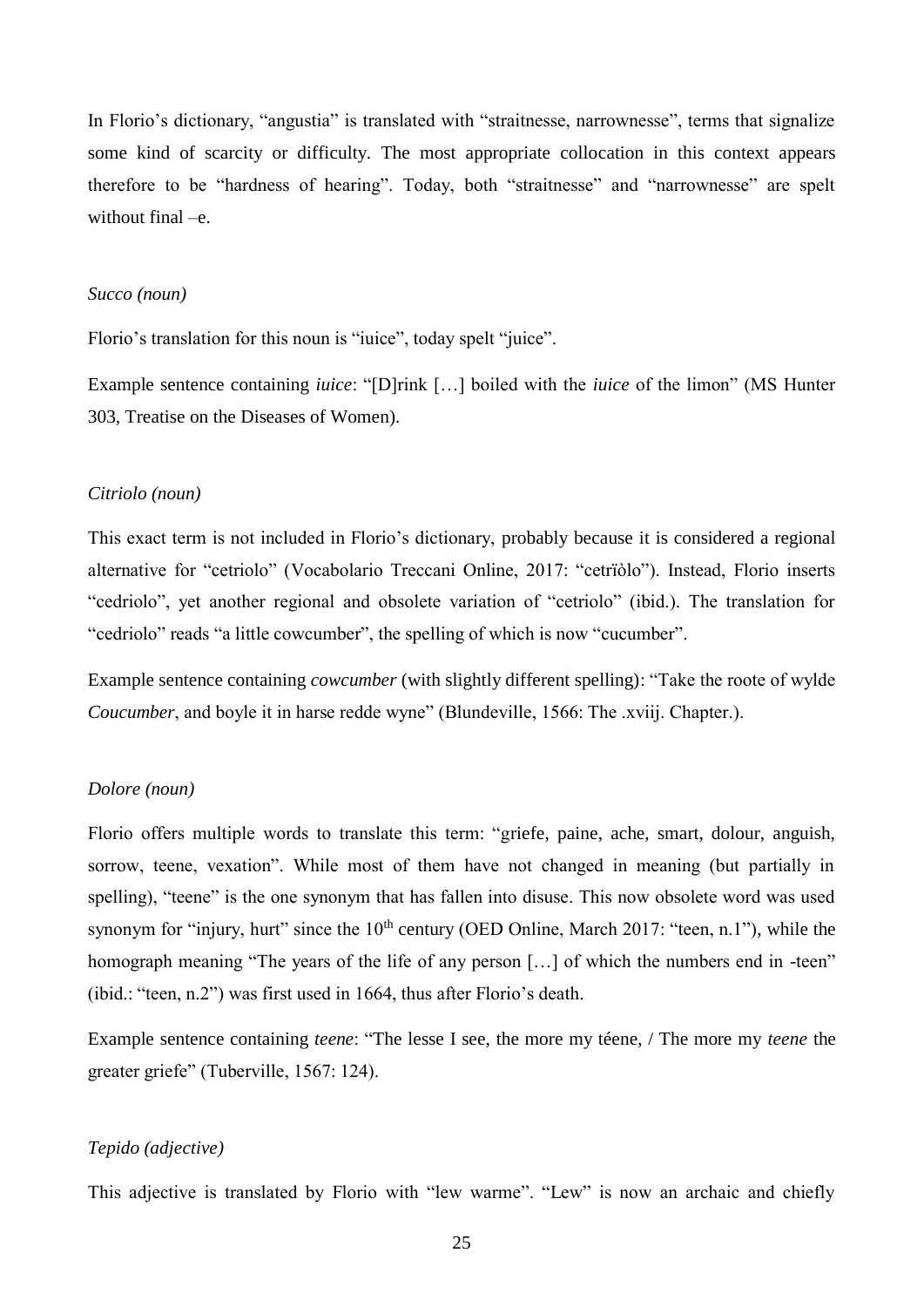Scottish word meaning "warm, sunny" from which today's "lukewarm" originated (OED Online, March 2017: "lew, adj.").

Example sentence containing *lew warme*: "[P]ut into the eare something hotte, or *lew warme*" (Lupton, 1579: 186).

#### *Bambagia (noun)*

Florio translates "bambagia" with "bumbage or soft cotten". The only legacy left in today's English, by the word "bumbage" is the adjective "bombastic", which describes a pretentious and pompous style of writing or speaking. Originally, the meaning of the adjective was "stuffed, padded", terms related to the consistency of cotton (OED Online, March 2017: "bombastic, adj."). The spelling of "cotten" has changed to "cotton".

Example sentence containing *cotten*: "[T]ake a peece of white *cotten* & laie it double vpon the place to kepe it warme" (MS Hunter 64, Book of Receipts).

#### *Dentorno (adverb)*

Florio translates this adverb with "about, giring, reeling". Today, the best translation would be "around", the use of which was however rare until the end of the  $16<sup>th</sup>$  century (OED Online, March 2017: "around, adv. and prep."): it is likely that Florio did not include this adverb in his translation because it had not entered common usage yet. "Giring" comes from the verb "to gyre", spelt "to gire" in the  $16<sup>th</sup>$  century. It is now used only in poetry (ibid.: "gyre, v.").

Example sentence containing *about*: "[T]ake a long narrow towell and roll yt *about* the thighe" (MS Hunter 135, De Chirvrgia Libri").

*Lorecchie (noun – "l" stands for the determinative article "le") Seluagio (adjective) Ripara (from the verb "riparare")* 

The common feature of these three words is the disappearing of the final –e. In fact, Florio translates them respectively with "the eare of any creature", "wilde", "to repaire."

Example sentence containing *eare*: "[…] put it into that *eare* of which side the toothe that trooblethe you is" (MS Hunter 135, Medica Qvaedam).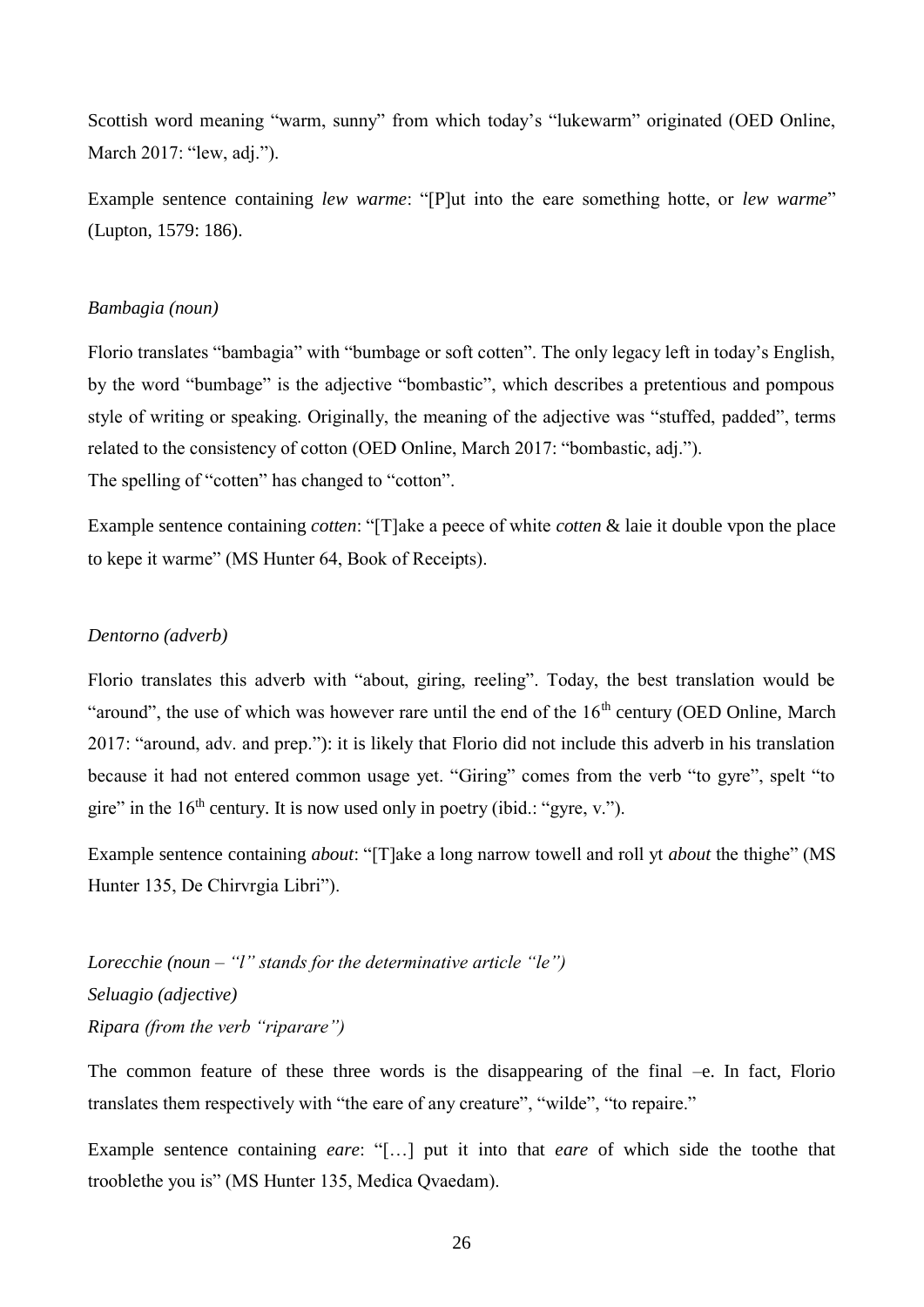Example sentence containing *wilde*: "The things that may be vsed […] ar the seeds of turneps, *wilde* mintes, sperage,…" (MS Hunter 303, Treatise on the Diseases of Women).

# <span id="page-27-0"></span>2.8. Main features of Early Modern English spelling

Early Modern English is a phase in the history of the English language that lasted approximately from the  $16<sup>th</sup>$  to the  $18<sup>th</sup>$  century, coinciding with the Tudor (1485-1603) and Stuart (1603-1714) dynasties (Weiner, 2016). It therefore covers almost perfectly the years Caterina Sforza was alive (1463-1509).

During these two centuries, the main differences in spelling from today's English were as follows:

• Widespread presence of the final silent –e. Before the  $16<sup>th</sup>$  century, this vowel was usually pronounced, but then it started to lose its phonetic aspect. Instead, its function became that of signalising the presence of a long vowel in the preceding syllable. However, many Early Modern English words preserved the final silent  $-e$ , even though they did not meet the particular requirement of having a long vowel in the penultimate syllable.

Examples: *to stampe, egge, skarre, marsh-mallowe, stalke, sicke*.

• "V" and "U" were variants of the same letter: "V" was used at the beginning of a word, while "U" within the word.

Examples: *iuie, vrine*

• "I", "J" and "Y" were interchangeable. Examples: *honye – honnie, iuice, giring*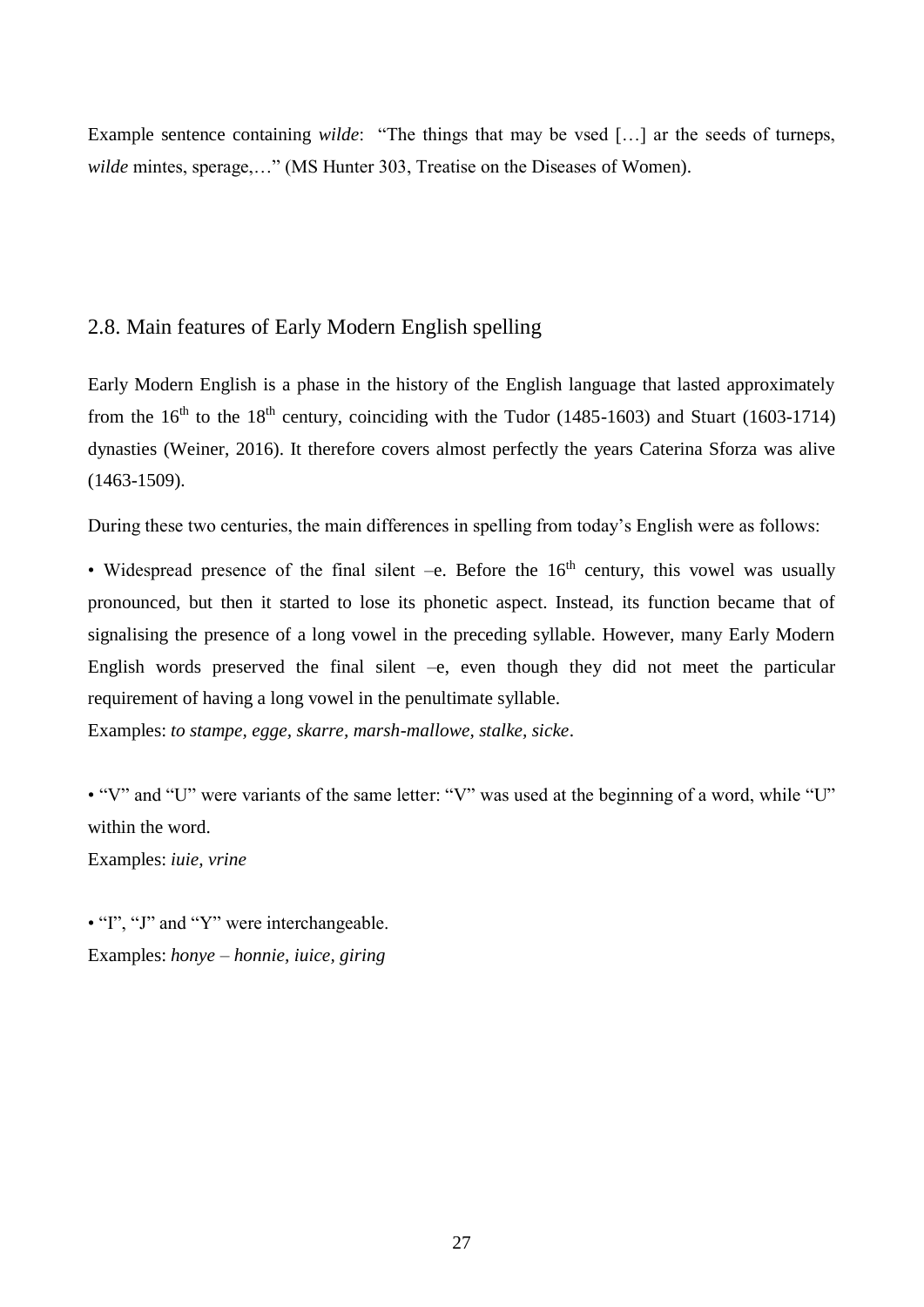# <span id="page-28-0"></span>**Conclusion**

As stated in the introduction, one of the purposes of this paper was to analyse the development of the English language from several points of view. From the temporal one, the main characteristics of Early Modern English spelling have been encountered during the course of the historicallinguistic analysis, and illustrated in the last paragraph of the second chapter. Besides the orthographical changes, it was particularly fascinating to see how some words have evolved semantically, acquiring new meanings, such as *flower* or *marshmallow.*

As far as the evolution of English in space is concerned, different variants and meanings for the same word have been encountered. It was possible to notice that such differences exist across varieties of English that have developed as a result of overseas colonization (in this paper, American English), and also across varieties of English within the United Kingdom itself (in this paper, Scottish and Irish). Interesting cases were *meal* and the English equivalents of the Italian *fava,* where even immigration from a non-English-speaking country may have played a role.

The actual translation of the recipes from Renaissance Italian into today's English has felt like a tridimensional process, a travel across time, space and cultures. It has been a stimulating experience, an intriguing opportunity to challenge myself and to find out more about my own mother tongue, Italian.

<span id="page-28-1"></span>Through this thesis, I hope to have instilled in the reader a sense of curiosity for Caterina Sforza, her life and her manuscript, as well as for the constant evolution languages are subject to, which makes them more than a simple communication tool, but rather living and lively entities among us. Lastly, in my own small way, I hope to have paid homage to Forlì, a place that I will forever associate with the absolutely beautiful experience of this chapter of my life.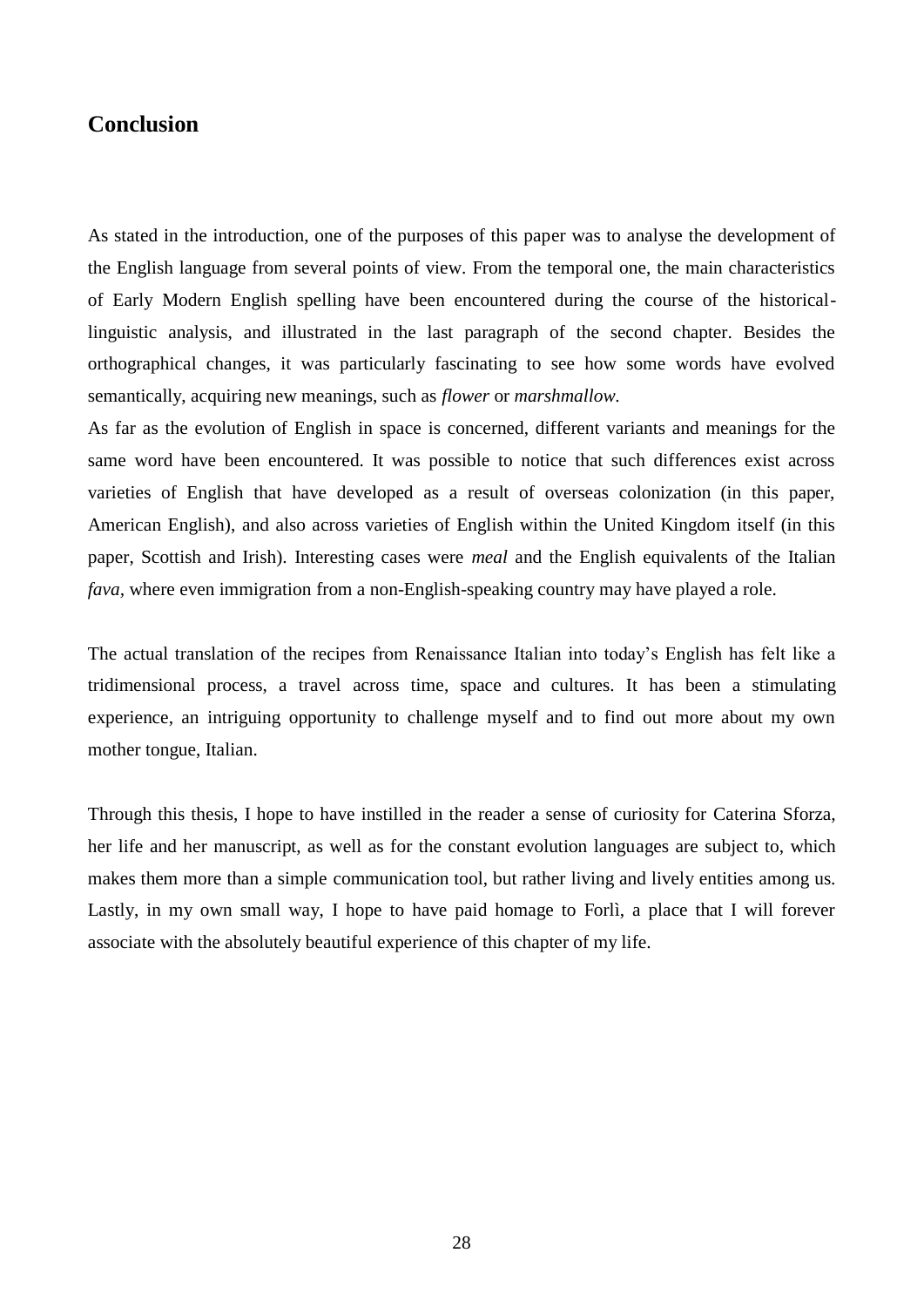# **Bibliography**

Blundeville, T. (1566). *The fower chiefyst offices belongyng to horsemanshippe.* London: William Seres.

Brogi, C. (1996). *Caterina Sforza*. Arezzo: Alberti & C.Editori.

Cotgrave, R. (1611). *A Dictionarie of the French and English Tongues.* London: Adam Islip.

Fitzherbert, J. (1540). *The boke of husbandry*. London: Thomas Berthelet.

Gesner, K. (1559). *The treasure of Euonymus*. London: John Daie.

Haller, H. (2013). *John Florio. A Worde of Wordes. A critical edition*. Toronto, Buffalo, London: University of Toronto Press.

Lupton, T. (1579). *A thousand notable things*. London: John Charlewood.

Partridge, E. (1966). *A short etymological dictionary of Modern English.* Abingdon: Routledge.

Pasolini, P. (1894). *Gli Experimenti de la ex.ma Sr Caterina da furlj Matre de lo inlluxmo Signor Giouanni de Medici*. Imola: Tip. d'Ignazio Galeati e figlio. (2009 facsimile edition. Imola: Biblioteca Comunale di Imola)

Ray, M. (2015). *Daughters of Alchemy. Women and scientific culture in early Modern Italy*. Cambridge: Harvard University Press.

Singer, S. (1856). *The dramatic works of William Shakespeare. Vol. VII.* London: Bell and Daldy.

Spenser, E. (1596). *The Faerie Queene*. London: William Ponsonbie

Trollope, T. (1859). *A decade of Italian women. Volume 1.* London: Chapman and Hall.

Tuberville, G. (1567). *Epitaphes, epigrams, songs and sonets with a discourse of the friendly affections of Tymetes to Pyndara his ladie.* London: Henry Denham.